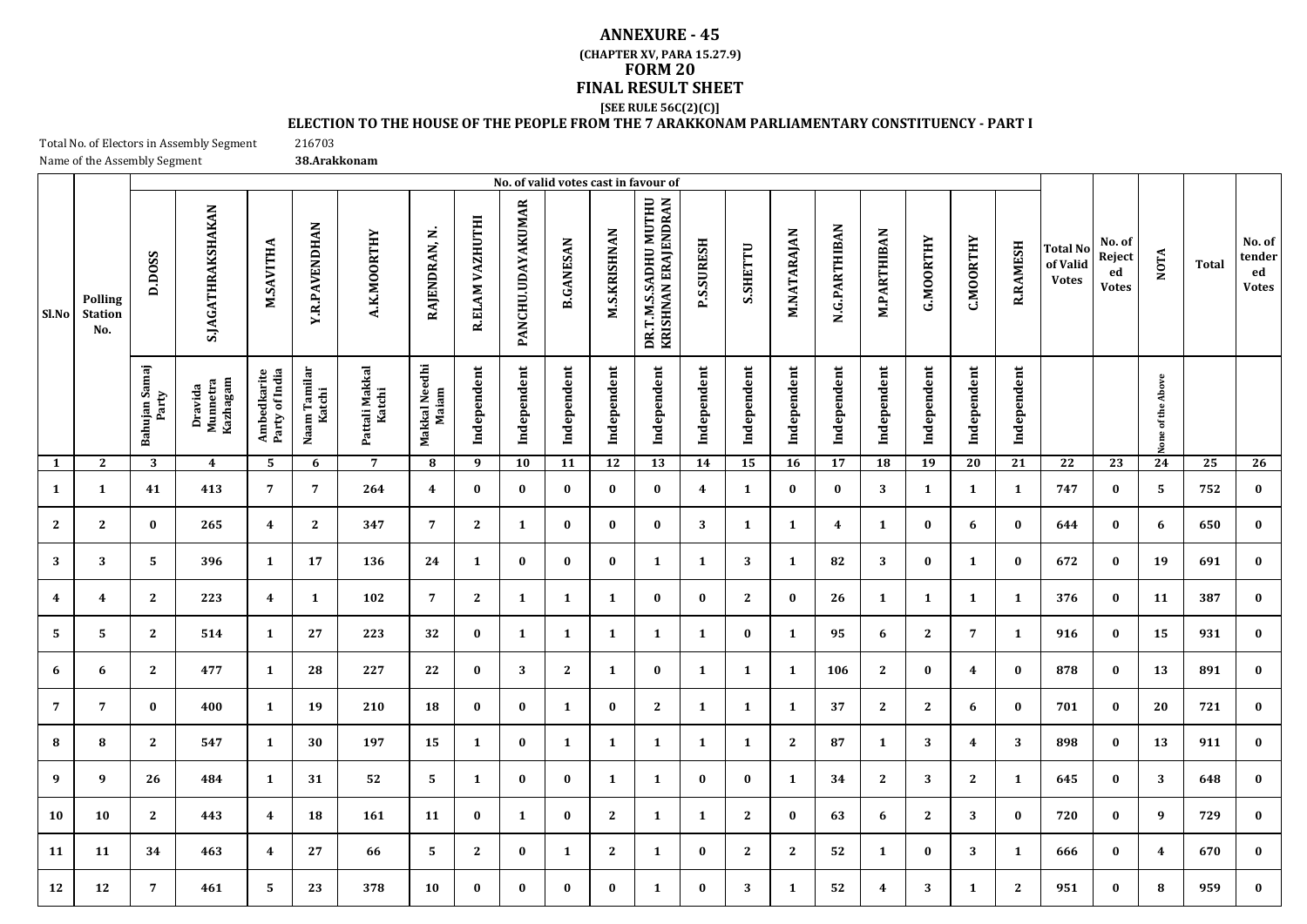|       |                                         |                        |                                 |                               |                        |                          |                        |                 |                   |                  |                     | No. of valid votes cast in favour of        |                   |              |              |               |                    |              |                  |                 |                                             |                                        |                   |       |                                        |
|-------|-----------------------------------------|------------------------|---------------------------------|-------------------------------|------------------------|--------------------------|------------------------|-----------------|-------------------|------------------|---------------------|---------------------------------------------|-------------------|--------------|--------------|---------------|--------------------|--------------|------------------|-----------------|---------------------------------------------|----------------------------------------|-------------------|-------|----------------------------------------|
| Sl.No | <b>Polling</b><br><b>Station</b><br>No. | D.DOSS                 | <b>S.JAGATHRAKSHAKAN</b>        | M.SAVITHA                     | <b>Y.R.PAVENDHAN</b>   | A.K.MOORTHY              | RAJENDRAN, N.          | R.ELAM VAZHUTHI | PANCHU.UDAYAKUMAR | <b>B.GANESAN</b> | <b>M.S.KRISHNAN</b> | DR.T.M.S.SADHU MUTHU<br>KRISHNAN ERAJENDRAN | <b>P.S.SURESH</b> | S.SHETTU     | M.NATARAJAN  | N.G.PARTHIBAN | <b>M.PARTHIBAN</b> | G.MOORTHY    | <b>C.MOORTHY</b> | <b>R.RAMESH</b> | <b>Total No</b><br>of Valid<br><b>Votes</b> | No. of<br>Reject<br>ed<br><b>Votes</b> | <b>NOTA</b>       | Total | No. of<br>tender<br>ed<br><b>Votes</b> |
|       |                                         | Bahujan Samaj<br>Party | Kazhagam<br>Dravida<br>Munnetra | Ambedkarite<br>Party of India | Naam Tamilar<br>Katchi | Pattali Makkal<br>Katchi | Makkal Needhi<br>Maiam | Independent     | Independent       | Independent      | Independent         | Independent                                 | Independent       | Independent  | Independent  | Independent   | Independent        | Independent  | Independent      | Independent     |                                             |                                        | None of the Above |       |                                        |
| 13    | 13                                      | 1                      | 120                             | $\mathbf{1}$                  | 4                      | 170                      | 1                      | $\bf{0}$        | $\bf{0}$          | $\bf{0}$         | $\bf{0}$            | $\bf{0}$                                    | $\bf{0}$          | $\bf{0}$     | $\bf{0}$     | 6             | 5                  | 1            | $\mathbf{1}$     | $\bf{0}$        | 310                                         | $\bf{0}$                               | $\overline{4}$    | 314   | $\bf{0}$                               |
| 14    | 14                                      | 5                      | 360                             | $\overline{7}$                | $\overline{7}$         | 87                       | 3                      | $\bf{0}$        | 1                 | 1                | 1                   | 1                                           | $\bf{0}$          | 1            | $\bf{0}$     | 34            | $\mathbf{2}$       | $\bf{0}$     | 3                | $\mathbf{1}$    | 514                                         | $\bf{0}$                               | 1                 | 515   | $\bf{0}$                               |
| 15    | 15                                      | $\mathbf{2}$           | 403                             | $\bf{0}$                      | 12                     | 286                      | 5                      | $\bf{0}$        | $\bf{0}$          | $\bf{0}$         | 1                   | 1                                           | 3                 | $\bf{0}$     | 1            | 28            | $\mathbf{2}$       | $\bf{0}$     | 4                | $\bf{0}$        | 748                                         | $\bf{0}$                               | 8                 | 756   | $\bf{0}$                               |
| 16    | 16                                      | 13                     | 511                             | $\overline{\mathbf{4}}$       | 40                     | 108                      | 7                      | $\bf{0}$        | 1                 | 7                | 3                   | $\bf{0}$                                    | 1                 | 3            | 1            | 68            | 9                  | $\bf{0}$     | $\mathbf{1}$     | 1               | 778                                         | $\bf{0}$                               | 3                 | 781   | $\bf{0}$                               |
| 17    | 17                                      | 12                     | 163                             | $\bf{0}$                      | 16                     | 460                      | 6                      | 1               | $\bf{0}$          | $\bf{0}$         | $\mathbf{1}$        | 1                                           | 1                 | 3            | $\bf{0}$     | 4             | 1                  | 4            | 4                | $\bf{0}$        | 677                                         | $\bf{0}$                               | 9                 | 686   | $\bf{0}$                               |
| 18    | 18                                      | 32                     | 276                             | 2                             | 18                     | 97                       | 5                      | 1               | $\mathbf{1}$      | $\mathbf{1}$     | $\bf{0}$            | 1                                           | $\mathbf{2}$      | $\bf{0}$     | $\bf{0}$     | 18            | $\mathbf{2}$       | $\bf{0}$     | $\mathbf{2}$     | $\bf{0}$        | 458                                         | $\bf{0}$                               | $\bf{0}$          | 458   | $\bf{0}$                               |
| 19    | 19                                      | 23                     | 561                             | 9                             | 45                     | 119                      | 10                     | 3               | 3                 | 4                | $\mathbf{2}$        | $\bf{0}$                                    | 1                 | $\mathbf{1}$ | 1            | 25            | 5                  | $\mathbf{2}$ | 6                | $\mathbf{2}$    | 822                                         | $\bf{0}$                               | 10                | 832   | $\bf{0}$                               |
| 20    | 20                                      | 5                      | 303                             | $\mathbf{2}$                  | 58                     | 227                      | 10                     | 2               | $\bf{0}$          | $\bf{0}$         | $\bf{0}$            | $\bf{0}$                                    | $\bf{0}$          | 1            | $\bf{0}$     | 45            | 1                  | 3            | $\mathbf{1}$     | 1               | 659                                         | 0                                      | 8                 | 667   | $\bf{0}$                               |
| 21    | 21                                      | 5                      | 433                             | $\bf{0}$                      | 16                     | 65                       | 3                      | $\bf{0}$        | $\bf{0}$          | $\bf{0}$         | $\bf{0}$            | $\bf{0}$                                    | $\bf{0}$          | $\bf{0}$     | $\bf{0}$     | 17            | 1                  | $\bf{0}$     | $\bf{0}$         | $\bf{0}$        | 540                                         | $\bf{0}$                               | 1                 | 541   | $\bf{0}$                               |
| 22    | 22                                      | 7                      | 553                             | 5                             | 48                     | 131                      | 14                     | $\mathbf{2}$    | $\bf{0}$          | 2                | $\mathbf{2}$        | $\bf{0}$                                    | $\mathbf{2}$      | 1            | 1            | 45            | 5.                 | 1            | $\bf{0}$         | 3               | 822                                         | $\bf{0}$                               | 12                | 834   | $\bf{0}$                               |
| 23    | 23                                      | 33                     | 831                             | 9                             | 35                     | 43                       | 3                      | $\bf{0}$        | $\bf{0}$          | $\bf{0}$         | $\bf{0}$            | $\bf{0}$                                    | 1                 | $\bf{0}$     | $\mathbf{2}$ | 65            | 4                  | $\bf{0}$     | 4                | $\bf{0}$        | 1030                                        | $\bf{0}$                               | 8                 | 1038  | $\bf{0}$                               |
| 24    | 24                                      | 2                      | 290                             | 2                             | 26                     | 355                      | 18                     | $\bf{0}$        | 1                 | $\bf{0}$         | $\bf{0}$            | 2                                           | 1                 | 5            | 1            | 73            | 2                  | $\mathbf{2}$ | 4                | 1               | 785                                         | $\bf{0}$                               | 9                 | 794   | $\bf{0}$                               |
| 25    | 25                                      | $\mathbf{2}$           | 234                             | $\bf{0}$                      | 28                     | 159                      | 61                     | $\bf{0}$        | $\bf{0}$          | $\mathbf{1}$     | $\bf{0}$            | 1                                           | $\bf{0}$          | $\bf{0}$     | 2            | 95            | $\overline{7}$     | $\bf{0}$     | 1                | $\mathbf{1}$    | 592                                         | $\bf{0}$                               | 14                | 606   | $\bf{0}$                               |
| 26    | 26                                      | 3                      | 322                             | 5                             | 9                      | 92                       | 5                      | 3               | $\mathbf{2}$      | $\mathbf{1}$     | $\bf{0}$            | 1                                           | $\bf{0}$          | $\bf{0}$     | $\bf{0}$     | 63            | 5                  | $\bf{0}$     | 1                | $\bf{0}$        | 512                                         | $\bf{0}$                               | 3                 | 515   | $\bf{0}$                               |
| 27    | 27                                      | 23                     | 543                             | 9                             | 17                     | 250                      | 2                      | 3               | $\bf{0}$          | $\bf{0}$         | 1                   | 1                                           | $\mathbf{2}$      | $\mathbf{2}$ | 1            | 110           | 5                  | 1            | 1                | $\mathbf{1}$    | 972                                         | $\bf{0}$                               | $\mathbf{2}$      | 974   | $\bf{0}$                               |
| 28    | 28                                      | $\mathbf{1}$           | 456                             | 2                             | 19                     | 273                      | 13                     | $\bf{0}$        | $\bf{0}$          | $\bf{0}$         | $\bf{0}$            | $\bf{0}$                                    | $\mathbf{2}$      | $\mathbf{1}$ | $\bf{0}$     | 156           | $\bf{0}$           | $\bf{0}$     | $\bf{0}$         | $\bf{0}$        | 923                                         | $\bf{0}$                               | 19                | 942   | $\bf{0}$                               |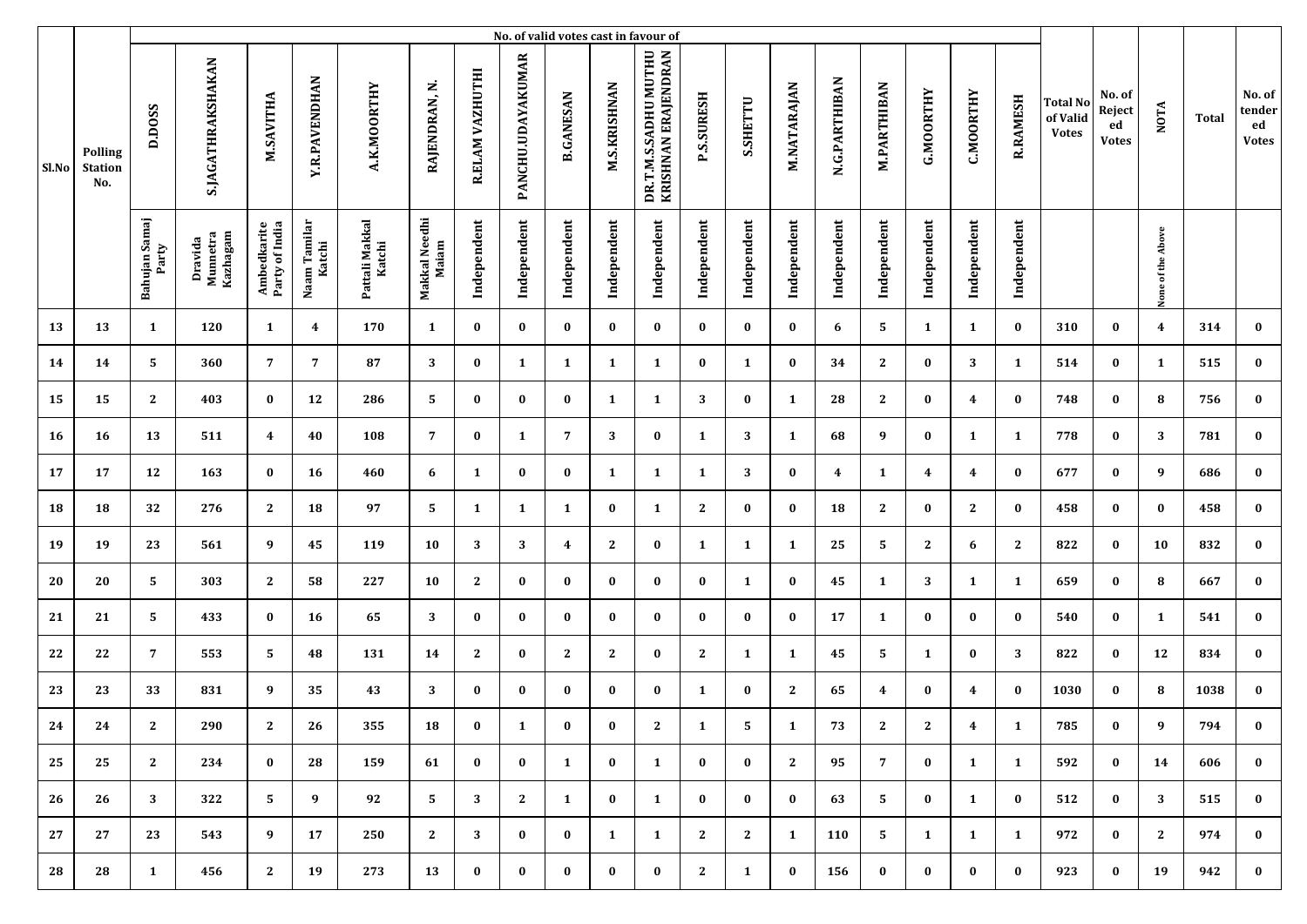|       |                                         |                        |                                 |                               |                         |                          |                        |                 |                   |                  |                     | No. of valid votes cast in favour of        |                         |              |              |               |                    |              |                  |                 |                                             |                                        |                   |       |                                        |
|-------|-----------------------------------------|------------------------|---------------------------------|-------------------------------|-------------------------|--------------------------|------------------------|-----------------|-------------------|------------------|---------------------|---------------------------------------------|-------------------------|--------------|--------------|---------------|--------------------|--------------|------------------|-----------------|---------------------------------------------|----------------------------------------|-------------------|-------|----------------------------------------|
| Sl.No | <b>Polling</b><br><b>Station</b><br>No. | D.DOSS                 | S.JAGATHRAKSHAKAN               | M.SAVITHA                     | <b>Y.R.PAVENDHAN</b>    | A.K.MOORTHY              | RAJENDRAN, N.          | R.ELAM VAZHUTHI | PANCHU.UDAYAKUMAR | <b>B.GANESAN</b> | <b>M.S.KRISHNAN</b> | DR.T.M.S.SADHU MUTHU<br>KRISHNAN ERAJENDRAN | <b>P.S.SURESH</b>       | S.SHETTU     | M.NATARAJAN  | N.G.PARTHIBAN | <b>M.PARTHIBAN</b> | G.MOORTHY    | <b>C.MOORTHY</b> | <b>R.RAMESH</b> | <b>Total No</b><br>of Valid<br><b>Votes</b> | No. of<br>Reject<br>ed<br><b>Votes</b> | <b>NOTA</b>       | Total | No. of<br>tender<br>ed<br><b>Votes</b> |
|       |                                         | Bahujan Samaj<br>Party | Kazhagam<br>Dravida<br>Munnetra | Ambedkarite<br>Party of India | Naam Tamilar<br>Katchi  | Pattali Makkal<br>Katchi | Makkal Needhi<br>Maiam | Independent     | Independent       | Independent      | Independent         | Independent                                 | Independent             | Independent  | Independent  | Independent   | Independent        | Independent  | Independent      | Independent     |                                             |                                        | None of the Above |       |                                        |
| 29    | 29                                      | 8                      | 547                             | 5                             | 46                      | 160                      | 11                     | $\bf{0}$        | $\mathbf{2}$      | $\bf{0}$         | $\bf{0}$            | $\mathbf{2}$                                | 1                       | $\mathbf{1}$ | 1            | 102           | 8                  | 3            | 5                | $\mathbf{2}$    | 904                                         | $\bf{0}$                               | 1                 | 905   | $\bf{0}$                               |
| 30    | 30                                      | 56                     | 554                             | $\mathbf{2}$                  | 17                      | 170                      | 6                      | $\bf{0}$        | $\bf{0}$          | 3                | $\bf{0}$            | 1                                           | $\bf{0}$                | $\mathbf{2}$ | 3            | 40            | 3                  | $\mathbf{2}$ | $\bf{0}$         | $\bf{0}$        | 859                                         | $\bf{0}$                               | $\mathbf{2}$      | 861   | $\bf{0}$                               |
| 31    | 31                                      | 3                      | 161                             | $\bf{0}$                      | 6                       | 427                      | 7                      | $\bf{0}$        | $\bf{0}$          | $\bf{0}$         | $\bf{0}$            | $\bf{0}$                                    | 2                       | 1            | $\bf{0}$     | 7             | $\mathbf{2}$       | $\bf{0}$     | $\bf{0}$         | $\bf{0}$        | 616                                         | $\bf{0}$                               | 7                 | 623   | $\bf{0}$                               |
| 32    | 32                                      | 51                     | 178                             | $\bf{0}$                      | 7                       | 338                      | 8                      | $\bf{0}$        | $\bf{0}$          | $\bf{0}$         | $\bf{0}$            | $\bf{0}$                                    | $\bf{0}$                | $\mathbf{2}$ | $\bf{0}$     | 12            | $\mathbf{2}$       | $\bf{0}$     | $\mathbf{1}$     | $\mathbf{2}$    | 601                                         | $\bf{0}$                               | 7                 | 608   | $\bf{0}$                               |
| 33    | 33                                      | 9                      | 270                             | $\bf{0}$                      | 6                       | 452                      | $\bf{0}$               | $\bf{0}$        | $\bf{0}$          | $\bf{0}$         | $\bf{0}$            | $\bf{0}$                                    | 1                       | $\mathbf{1}$ | $\bf{0}$     | 13            | $\bf{0}$           | $\bf{0}$     | 1                | $\bf{0}$        | 753                                         | $\bf{0}$                               | $\mathbf{2}$      | 755   | $\bf{0}$                               |
| 34    | 34                                      | 3                      | 327                             | 5                             | 9                       | 496                      | 8                      | 1               | $\bf{0}$          | $\mathbf{1}$     | 1                   | 1                                           | $\mathbf{2}$            | $\mathbf{1}$ | 1            | 7             | 3                  | $\bf{0}$     | $\mathbf{2}$     | $\bf{0}$        | 868                                         | $\bf{0}$                               | 6                 | 874   | $\bf{0}$                               |
| 35    | 35                                      | 7                      | 352                             | 3                             | 17                      | 106                      | 1                      | 1               | 1                 | 1                | 1                   | 1                                           | $\mathbf{1}$            | $\bf{0}$     | $\bf{0}$     | 20            | 3                  | $\bf{0}$     | 3                | 1               | 519                                         | $\bf{0}$                               | 4                 | 523   | $\bf{0}$                               |
| 36    | 36                                      | $\boldsymbol{4}$       | 508                             | 6                             | 13                      | 322                      | 3                      | 2               | $\mathbf{2}$      | $\bf{0}$         | 1                   | $\bf{0}$                                    | 1                       | $\bf{0}$     | $\mathbf{2}$ | 16            | 4                  | $\mathbf{2}$ | 3                | $\mathbf{1}$    | 890                                         | $\bf{0}$                               | 4                 | 894   | $\bf{0}$                               |
| 37    | 37                                      | 8                      | 366                             | $\overline{7}$                | 10                      | 297                      | 5                      | 3               | $\bf{0}$          | 2                | $\mathbf{2}$        | 1                                           | $\overline{\mathbf{4}}$ | 3            | 1            | 39            | 6                  | 1            | $\bf{0}$         | 1               | 756                                         | $\bf{0}$                               | 2                 | 758   | $\bf{0}$                               |
| 38    | 38                                      | 13                     | 516                             | 3                             | 23                      | 66                       | $\mathbf{2}$           | $\bf{0}$        | $\bf{0}$          | $\bf{0}$         | 1                   | $\mathbf{2}$                                | $\bf{0}$                | 1            | $\mathbf{2}$ | 72            | 1                  | 3            | $\mathbf{1}$     | $\bf{0}$        | 706                                         | $\bf{0}$                               | 3                 | 709   | $\bf{0}$                               |
| 39    | 39                                      | 3                      | 325                             | 1                             | 11                      | 119                      | 10                     | $\bf{0}$        | 1                 | $\bf{0}$         | $\bf{0}$            | $\bf{0}$                                    | $\bf{0}$                | $\bf{0}$     | $\bf{0}$     | 117           | 1                  | $\bf{0}$     | 3                | $\bf{0}$        | 591                                         | $\bf{0}$                               | 6                 | 597   | $\bf{0}$                               |
| 40    | 40                                      | 3                      | 357                             | 3                             | 23                      | 116                      | 10                     | $\bf{0}$        | 1                 | 2                | 1                   | 2                                           | $\bf{0}$                | 3            | 1            | 175           | 1                  | $\bf{0}$     | 1                | $\bf{0}$        | 699                                         | $\bf{0}$                               | 8                 | 707   | $\bf{0}$                               |
| 41    | 41                                      | $\mathbf{2}$           | 490                             | $\overline{4}$                | 38                      | 185                      | 21                     | 3               | $\bf{0}$          | $\bf{0}$         | $\bf{0}$            | $\bf{0}$                                    | $\bf{0}$                | <b>1</b>     | $\bf{0}$     | 112           | 2                  | $\bf{0}$     | 5                | $\mathbf{1}$    | 864                                         | $\bf{0}$                               | 13                | 877   | $\bf{0}$                               |
| 42    | 42                                      | $\mathbf{1}$           | 117                             | $\mathbf{1}$                  | 8                       | 606                      | $\overline{4}$         | 1               | $\bf{0}$          | $\mathbf{1}$     | $\bf{0}$            | 2                                           | $\bf{0}$                | $\mathbf{1}$ | 2            | 61            | 10                 | 1            | $\bf{0}$         | $\mathbf{1}$    | 817                                         | $\bf{0}$                               | 5                 | 822   | $\bf{0}$                               |
| 43    | 43                                      | $\mathbf{2}$           | 108                             | $\bf{0}$                      | 5                       | 457                      | 9                      | $\bf{0}$        | $\bf{0}$          | 1                | $\bf{0}$            | 1                                           | $\mathbf{1}$            | $\mathbf{1}$ | 3            | 41            | 3                  | $\bf{0}$     | 1                | $\bf{0}$        | 633                                         | $\bf{0}$                               | 3                 | 636   | $\bf{0}$                               |
| 44    | 44                                      | 3                      | 108                             | $\mathbf{1}$                  | $\overline{\mathbf{4}}$ | 285                      | 3                      | $\bf{0}$        | $\bf{0}$          | $\bf{0}$         | $\bf{0}$            | $\bf{0}$                                    | $\bf{0}$                | $\mathbf{1}$ | 1            | 32            | 3                  | $\bf{0}$     | $\bf{0}$         | $\bf{0}$        | 441                                         | $\bf{0}$                               | 3                 | 444   | $\bf{0}$                               |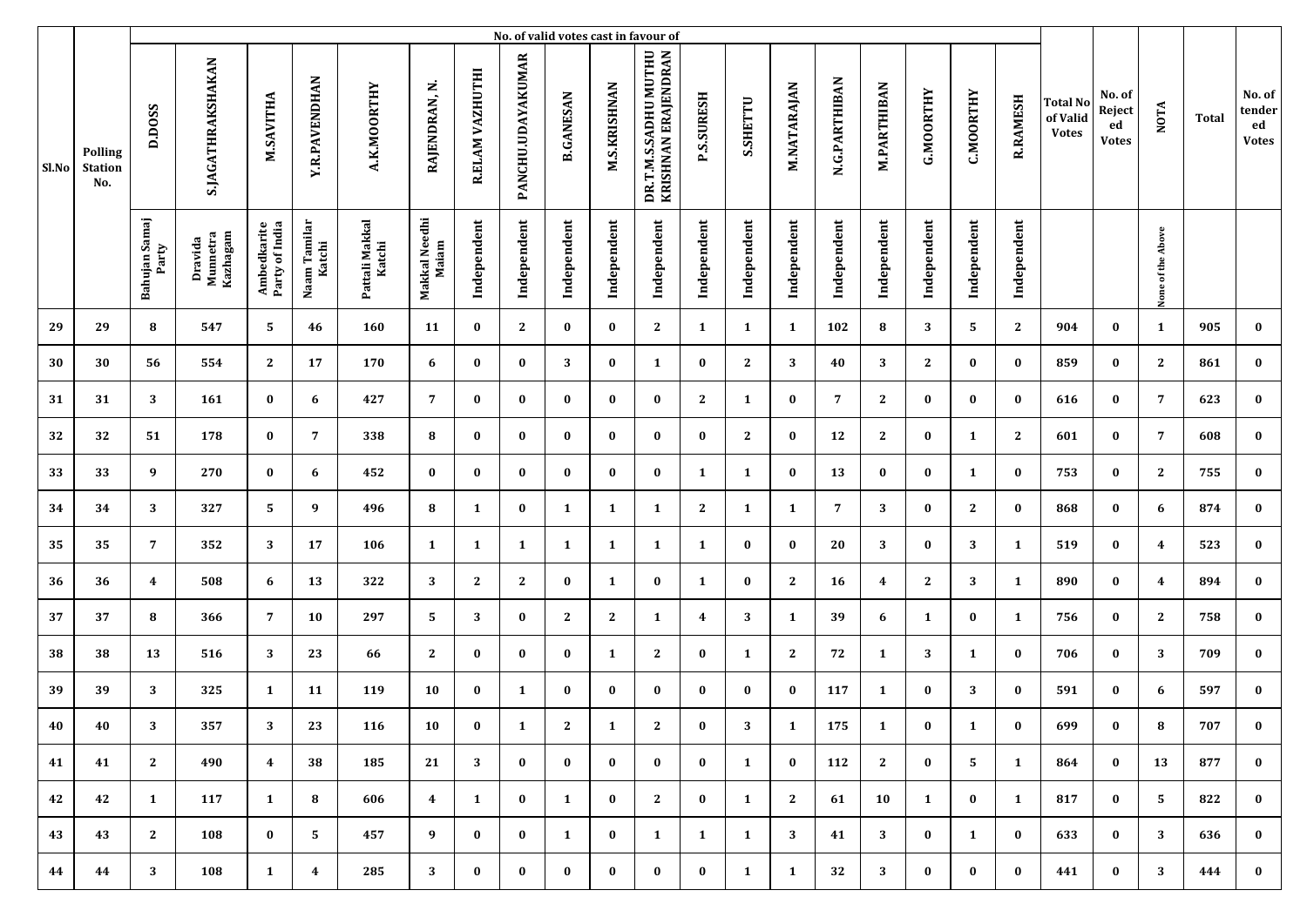|       |                                         |                         |                                 |                               |                        |                          |                        |                 |                   |                  |                     | No. of valid votes cast in favour of        |                   |              |              |               |                    |              |                  |                 |                                             |                                        |                   |       |                                        |
|-------|-----------------------------------------|-------------------------|---------------------------------|-------------------------------|------------------------|--------------------------|------------------------|-----------------|-------------------|------------------|---------------------|---------------------------------------------|-------------------|--------------|--------------|---------------|--------------------|--------------|------------------|-----------------|---------------------------------------------|----------------------------------------|-------------------|-------|----------------------------------------|
| Sl.No | <b>Polling</b><br><b>Station</b><br>No. | D.DOSS                  | S.JAGATHRAKSHAKAN               | M.SAVITHA                     | <b>Y.R.PAVENDHAN</b>   | A.K.MOORTHY              | RAJENDRAN, N.          | R.ELAM VAZHUTHI | PANCHU.UDAYAKUMAR | <b>B.GANESAN</b> | <b>M.S.KRISHNAN</b> | DR.T.M.S.SADHU MUTHU<br>KRISHNAN ERAJENDRAN | <b>P.S.SURESH</b> | S.SHETTU     | M.NATARAJAN  | N.G.PARTHIBAN | <b>M.PARTHIBAN</b> | G.MOORTHY    | <b>C.MOORTHY</b> | <b>R.RAMESH</b> | <b>Total No</b><br>of Valid<br><b>Votes</b> | No. of<br>Reject<br>ed<br><b>Votes</b> | <b>NOTA</b>       | Total | No. of<br>tender<br>ed<br><b>Votes</b> |
|       |                                         | Bahujan Samaj<br>Party  | Kazhagam<br>Dravida<br>Munnetra | Ambedkarite<br>Party of India | Naam Tamilar<br>Katchi | Pattali Makkal<br>Katchi | Makkal Needhi<br>Maiam | Independent     | Independent       | Independent      | Independent         | Independent                                 | Independent       | Independent  | Independent  | Independent   | Independent        | Independent  | Independent      | Independent     |                                             |                                        | None of the Above |       |                                        |
| 45    | 45                                      | 2                       | 449                             | 2                             | 12                     | 69                       | 1                      | $\bf{0}$        | $\bf{0}$          | $\bf{0}$         | $\bf{0}$            | $\bf{0}$                                    | $\bf{0}$          | $\bf{0}$     | 1            | 31            | $\bf{0}$           | $\bf{0}$     | 8                | 1               | 576                                         | $\bf{0}$                               | 5                 | 581   | $\bf{0}$                               |
| 46    | 46                                      | 3                       | 216                             | $\mathbf{2}$                  | 6                      | 437                      | 11                     | $\bf{0}$        | $\bf{0}$          | 1                | $\bf{0}$            | 1                                           | $\bf{0}$          | $\mathbf{2}$ | $\mathbf{2}$ | 19            | 0                  | $\bf{0}$     | $\bf{0}$         | $\bf{0}$        | 700                                         | $\bf{0}$                               | 3                 | 703   | $\bf{0}$                               |
| 47    | 47                                      | 1                       | 377                             | 1                             | 9                      | 152                      | 3                      | $\bf{0}$        | $\bf{0}$          | $\bf{0}$         | $\bf{0}$            | $\bf{0}$                                    | 1                 | $\mathbf{2}$ | $\bf{0}$     | 78            | 1                  | $\mathbf{2}$ | $\bf{0}$         | $\bf{0}$        | 627                                         | $\bf{0}$                               | 1                 | 628   | $\bf{0}$                               |
| 48    | 48                                      | $\overline{\mathbf{4}}$ | 492                             | 5                             | 7                      | 113                      | 2                      | $\bf{0}$        | 1                 | $\bf{0}$         | $\bf{0}$            | 1                                           | 2                 | $\bf{0}$     | $\bf{0}$     | 48            | 1                  | $\mathbf{2}$ | $\mathbf{2}$     | $\bf{0}$        | 680                                         | $\bf{0}$                               | 1                 | 681   | $\bf{0}$                               |
| 49    | 49                                      | 3                       | 267                             | $\mathbf{2}$                  | 10                     | 328                      | $\mathbf{2}$           | $\bf{0}$        | 1                 | $\bf{0}$         | $\mathbf{1}$        | $\bf{0}$                                    | 1                 | $\mathbf{1}$ | $\bf{0}$     | 28            | $\bf{0}$           | 1            | $\bf{0}$         | $\bf{0}$        | 645                                         | $\bf{0}$                               | 4                 | 649   | $\bf{0}$                               |
| 50    | 50                                      | 5                       | 229                             | $\bf{0}$                      | 10                     | 263                      | $\mathbf{1}$           | $\bf{0}$        | $\bf{0}$          | $\mathbf{1}$     | $\bf{0}$            | 1                                           | $\mathbf{2}$      | $\bf{0}$     | $\bf{0}$     | 52            | 1                  | $\bf{0}$     | $\mathbf{2}$     | $\mathbf{2}$    | 569                                         | $\bf{0}$                               | 3                 | 572   | $\bf{0}$                               |
| 51    | 51                                      | 9                       | 414                             | 6                             | 19                     | 220                      | $\overline{7}$         | 1               | $\bf{0}$          | $\bf{0}$         | $\bf{0}$            | $\bf{0}$                                    | $\bf{0}$          | $\bf{0}$     | $\bf{0}$     | 17            | 4                  | $\mathbf{2}$ | 1                | $\mathbf{2}$    | 702                                         | $\bf{0}$                               | 5                 | 707   | $\bf{0}$                               |
| 52    | 52                                      | 10                      | 629                             | $\mathbf{2}$                  | 20                     | 75                       | 6                      | $\bf{0}$        | $\bf{0}$          | $\bf{0}$         | 1                   | $\bf{0}$                                    | 3                 | $\bf{0}$     | $\bf{0}$     | 63            | 4                  | 3            | $\overline{7}$   | $\mathbf{2}$    | 825                                         | 0                                      | $\overline{7}$    | 832   | $\bf{0}$                               |
| 53    | 53                                      | 41                      | 492                             | 3                             | 22                     | 212                      | 39                     | $\bf{0}$        | $\bf{0}$          | 3                | 1                   | 1                                           | 1                 | $\bf{0}$     | $\bf{0}$     | 14            | 4                  | $\bf{0}$     | $\mathbf{2}$     | 1               | 836                                         | $\bf{0}$                               | 6                 | 842   | $\bf{0}$                               |
| 54    | 54                                      | 24                      | 590                             | $\overline{\mathbf{4}}$       | 25                     | 142                      | 36                     | $\bf{0}$        | 3                 | $\mathbf{1}$     | $\bf{0}$            | 1                                           | $\bf{0}$          | $\bf{0}$     | $\bf{0}$     | 44            | 1                  | $\mathbf{2}$ | $\mathbf{1}$     | 1               | 875                                         | $\bf{0}$                               | 9                 | 884   | $\bf{0}$                               |
| 55    | 55                                      | 9                       | 215                             | 1                             | 6                      | 87                       | $\mathbf{1}$           | $\bf{0}$        | $\bf{0}$          | $\bf{0}$         | $\bf{0}$            | $\bf{0}$                                    | $\bf{0}$          | $\bf{0}$     | 1            | 28            | $\bf{0}$           | $\bf{0}$     | $\bf{0}$         | $\bf{0}$        | 348                                         | $\bf{0}$                               | 4                 | 352   | $\bf{0}$                               |
| 56    | 56                                      | 7                       | 193                             | 1                             | 5.                     | 331                      | 5                      | 1               | $\bf{0}$          | $\bf{0}$         | $\bf{0}$            | $\bf{0}$                                    | 2                 | $\bf{0}$     | 1            | 42            | $\bf{0}$           | $\bf{0}$     | $\bf{0}$         | $\bf{0}$        | 588                                         | $\bf{0}$                               | 6                 | 594   | $\bf{0}$                               |
| 57    | 57                                      | 13                      | 189                             | 2                             | 13                     | 314                      | $\overline{4}$         | $\bf{0}$        | $\bf{0}$          | $\bf{0}$         | 1                   | $\bf{0}$                                    | $\bf{0}$          | $\mathbf{1}$ | 1            | 31            | $\bf{0}$           | $\bf{0}$     | $\mathbf{2}$     | $\bf{0}$        | 571                                         | $\bf{0}$                               | $\overline{4}$    | 575   | $\bf{0}$                               |
| 58    | 58                                      | $\overline{4}$          | 274                             | $\mathbf{1}$                  | 33                     | 347                      | 43                     | $\bf{0}$        | 1                 | $\mathbf{1}$     | $\bf{0}$            | 1                                           | 1                 | $\bf{0}$     | 1            | 14            | 3                  | $\bf{0}$     | $\overline{4}$   | $\mathbf{1}$    | 729                                         | $\bf{0}$                               | 22                | 751   | $\bf{0}$                               |
| 59    | 59                                      | 22                      | 497                             | $\overline{4}$                | 15                     | 74                       | 8                      | $\bf{0}$        | 1                 | $\bf{0}$         | $\bf{0}$            | $\bf{0}$                                    | $\mathbf{1}$      | $\bf{0}$     | 1            | 9             | $\bf{0}$           | 1            | 1                | $\mathbf{1}$    | 635                                         | $\bf{0}$                               | 5                 | 640   | $\bf{0}$                               |
| 60    | 60                                      | 15                      | 371                             | $\bf{0}$                      | 12                     | 146                      | 34                     | $\bf{0}$        | $\bf{0}$          | $\bf{0}$         | $\bf{0}$            | $\mathbf{2}$                                | $\bf{0}$          | $\bf{0}$     | $\bf{0}$     | 8             | 3                  | $\mathbf{2}$ | 10               | $\mathbf{1}$    | 604                                         | $\bf{0}$                               | 15                | 619   | $\bf{0}$                               |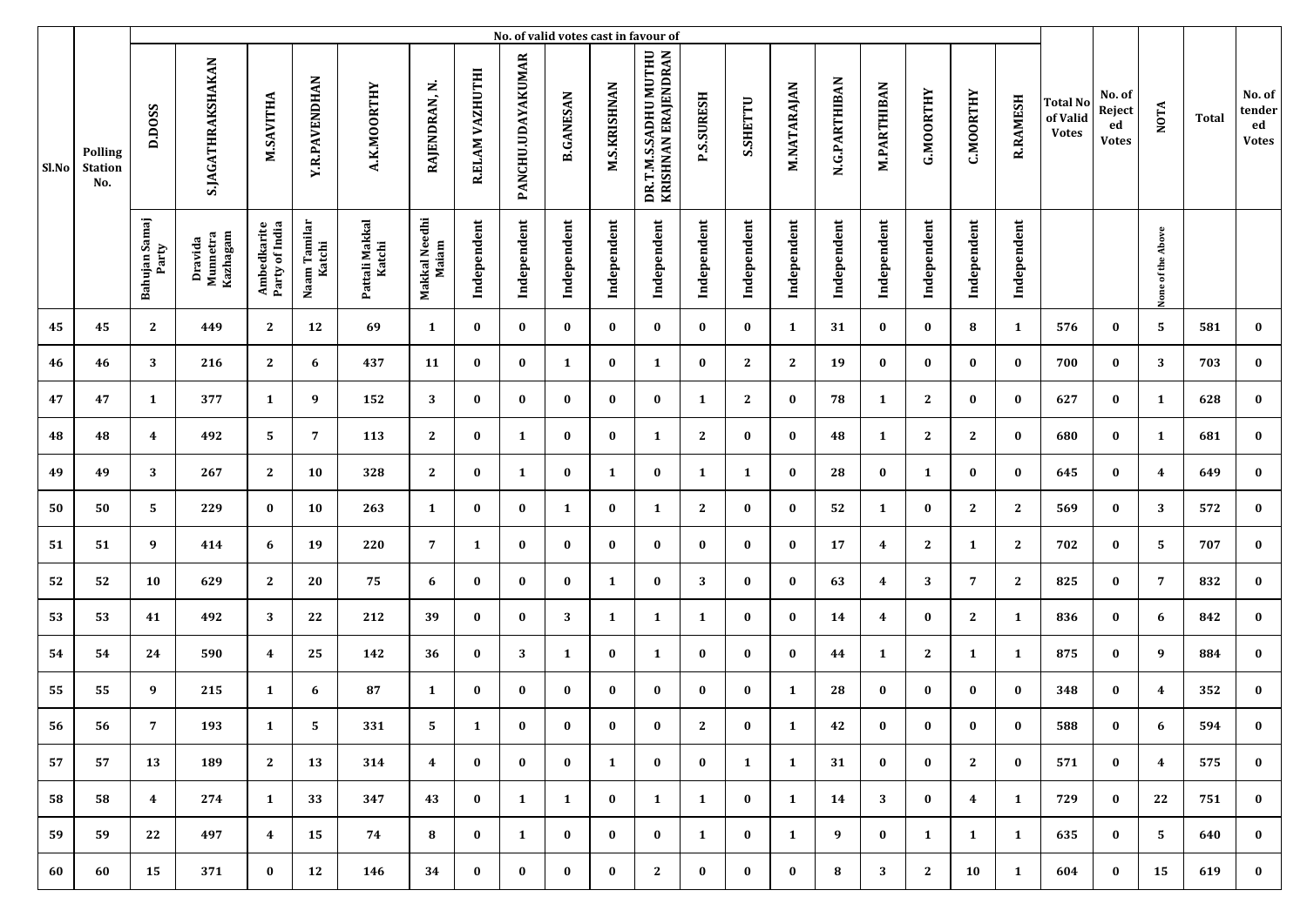|       |                                         |                        |                                 |                               |                        |                          |                        |                 |                   |                  |                     | No. of valid votes cast in favour of        |                         |              |              |               |                    |                |                  |                 |                                             |                                        |                   |       |                                        |
|-------|-----------------------------------------|------------------------|---------------------------------|-------------------------------|------------------------|--------------------------|------------------------|-----------------|-------------------|------------------|---------------------|---------------------------------------------|-------------------------|--------------|--------------|---------------|--------------------|----------------|------------------|-----------------|---------------------------------------------|----------------------------------------|-------------------|-------|----------------------------------------|
| Sl.No | <b>Polling</b><br><b>Station</b><br>No. | D.DOSS                 | S.JAGATHRAKSHAKAN               | M.SAVITHA                     | <b>Y.R.PAVENDHAN</b>   | A.K.MOORTHY              | RAJENDRAN, N.          | R.ELAM VAZHUTHI | PANCHU.UDAYAKUMAR | <b>B.GANESAN</b> | <b>M.S.KRISHNAN</b> | DR.T.M.S.SADHU MUTHU<br>KRISHNAN ERAJENDRAN | <b>P.S.SURESH</b>       | S.SHETTU     | M.NATARAJAN  | N.G.PARTHIBAN | <b>M.PARTHIBAN</b> | G.MOORTHY      | <b>C.MOORTHY</b> | <b>R.RAMESH</b> | <b>Total No</b><br>of Valid<br><b>Votes</b> | No. of<br>Reject<br>ed<br><b>Votes</b> | <b>NOTA</b>       | Total | No. of<br>tender<br>ed<br><b>Votes</b> |
|       |                                         | Bahujan Samaj<br>Party | Kazhagam<br>Dravida<br>Munnetra | Ambedkarite<br>Party of India | Naam Tamilar<br>Katchi | Pattali Makkal<br>Katchi | Makkal Needhi<br>Maiam | Independent     | Independent       | Independent      | Independent         | Independent                                 | Independent             | Independent  | Independent  | Independent   | Independent        | Independent    | Independent      | Independent     |                                             |                                        | None of the Above |       |                                        |
| 61    | 61                                      | $\mathbf{1}$           | 227                             | $\bf{0}$                      | 28                     | 246                      | 20                     | $\bf{0}$        | $\bf{0}$          | $\bf{0}$         | $\bf{0}$            | $\bf{0}$                                    | 1                       | $\bf{0}$     | $\bf{0}$     | 4             | 1                  | 1              | $\bf{0}$         | 1               | 530                                         | $\bf{0}$                               | 16                | 546   | $\bf{0}$                               |
| 62    | 62                                      | 6                      | 281                             | $\bf{0}$                      | 30                     | 498                      | 29                     | $\bf{0}$        | $\bf{0}$          | 1                | 1                   | 1                                           | 6                       | $\bf{0}$     | 1            | 18            | 0                  | 4              | $\bf{0}$         | $\bf{0}$        | 876                                         | $\bf{0}$                               | 16                | 892   | $\bf{0}$                               |
| 63    | 63                                      | 9                      | 501                             | 1                             | 41                     | 219                      | 36                     | 2               | $\bf{0}$          | $\bf{0}$         | $\mathbf{2}$        | 3                                           | $\bf{0}$                | $\bf{0}$     | $\bf{0}$     | 13            | 1                  | $\bf{0}$       | $\bf{0}$         | $\bf{0}$        | 828                                         | $\bf{0}$                               | 15                | 843   | $\bf{0}$                               |
| 64    | 64                                      | 26                     | 593                             | $\overline{7}$                | 44                     | 186                      | 19                     | $\bf{0}$        | $\bf{0}$          | $\bf{0}$         | 1                   | $\bf{0}$                                    | $\mathbf{2}$            | 1            | $\bf{0}$     | 7             | $\mathbf{2}$       | 1              | 3                | $\bf{0}$        | 892                                         | $\bf{0}$                               | 11                | 903   | $\bf{0}$                               |
| 65    | 65                                      | $\mathbf{2}$           | 411                             | $\overline{4}$                | 34                     | 346                      | 17                     | $\mathbf{2}$    | 1                 | $\mathbf{1}$     | $\bf{0}$            | $\mathbf{2}$                                | 3                       | 4            | 1            | 40            | 4                  | 5              | $\mathbf{2}$     | $\bf{0}$        | 879                                         | $\bf{0}$                               | 11                | 890   | $\bf{0}$                               |
| 66    | 66                                      | 26                     | 768                             | 9                             | 28                     | 168                      | 5                      | $\bf{0}$        | $\mathbf{1}$      | $\bf{0}$         | $\bf{0}$            | 1                                           | $\bf{0}$                | $\mathbf{2}$ | 1            | 33            | 3                  | $\mathbf{2}$   | $\mathbf{2}$     | $\mathbf{1}$    | 1050                                        | $\bf{0}$                               | 9                 | 1059  | $\bf{0}$                               |
| 67    | 67                                      | $\mathbf{2}$           | 288                             | $\overline{\mathbf{4}}$       | 12                     | 597                      | 4                      | 1               | $\bf{0}$          | 1                | $\bf{0}$            | 3                                           | $\overline{\mathbf{4}}$ | $\mathbf{1}$ | $\bf{0}$     | 45            | 8                  | 1              | 3                | $\bf{0}$        | 974                                         | $\bf{0}$                               | 6                 | 980   | $\bf{0}$                               |
| 68    | 68                                      | 5                      | 228                             | $\overline{7}$                | 14                     | 444                      | 1                      | $\bf{0}$        | $\bf{0}$          | $\bf{0}$         | $\bf{0}$            | $\mathbf{2}$                                | 1                       | 3            | 1            | 51            | 8                  | 4              | 3                | $\bf{0}$        | 772                                         | 0                                      | 3                 | 775   | $\bf{0}$                               |
| 69    | 69                                      | 12                     | 671                             | 3                             | 56                     | 146                      | 6                      | $\bf{0}$        | 1                 | 1                | $\bf{0}$            | $\bf{0}$                                    | $\bf{0}$                | 1            | $\mathbf{2}$ | 48            | 2                  | 1              | 10               | $\bf{0}$        | 960                                         | $\bf{0}$                               | 5                 | 965   | $\bf{0}$                               |
| 70    | 70                                      | 3                      | 273                             | 3                             | 11                     | 559                      | 6                      | 1               | $\bf{0}$          | $\mathbf{1}$     | 1                   | $\bf{0}$                                    | 3                       | 3            | $\bf{0}$     | 18            | 4                  | 1              | 5                | $\bf{0}$        | 892                                         | $\bf{0}$                               | 3                 | 895   | $\bf{0}$                               |
| 71    | 71                                      | 1                      | 276                             | 3                             | 17                     | 372                      | 3                      | $\bf{0}$        | $\bf{0}$          | $\bf{0}$         | $\bf{0}$            | $\bf{0}$                                    | $\bf{0}$                | $\bf{0}$     | 1            | 50            | $\mathbf{2}$       | 1              | $\mathbf{1}$     | $\bf{0}$        | 727                                         | $\bf{0}$                               | 7                 | 734   | $\bf{0}$                               |
| 72    | 72                                      | $\mathbf{1}$           | 231                             | 1                             | 6                      | 473                      | 8                      | $\bf{0}$        | $\bf{0}$          | $\bf{0}$         | $\bf{0}$            | 3                                           | 2                       | $\bf{0}$     | $\bf{0}$     | 8             | $\mathbf{1}$       | $\bf{0}$       | 1                | $\bf{0}$        | 735                                         | $\bf{0}$                               | 2                 | 737   | $\bf{0}$                               |
| 73    | 73                                      | $\mathbf{1}$           | 315                             | $\mathbf{1}$                  | 14                     | 176                      | 14                     | $\bf{0}$        | $\bf{0}$          | $\bf{0}$         | $\bf{0}$            | 1                                           | $\bf{0}$                | $\bf{0}$     | $\bf{0}$     | 3             | 3                  | $\bf{0}$       | 1                | $\bf{0}$        | 529                                         | $\bf{0}$                               | 5                 | 534   | $\bf{0}$                               |
| 74    | 74                                      | 5                      | 432                             | 3                             | 15                     | 178                      | 6                      | $\bf{0}$        | $\bf{0}$          | $\bf{0}$         | $\bf{0}$            | 2                                           | $\bf{0}$                | $\bf{0}$     | $\bf{0}$     | 10            | 2                  | 1              | 3                | $\bf{0}$        | 657                                         | $\bf{0}$                               | $\overline{4}$    | 661   | $\bf{0}$                               |
| 75    | 75                                      | 11                     | 452                             | $\overline{4}$                | 38                     | 104                      | 11                     | $\bf{0}$        | $\bf{0}$          | $\mathbf{1}$     | $\mathbf{2}$        | 1                                           | $\mathbf{2}$            | $\bf{0}$     | 1            | 55            | 1                  | $\overline{4}$ | $\mathbf{2}$     | $\bf{0}$        | 689                                         | $\bf{0}$                               | $7\overline{ }$   | 696   | $\bf{0}$                               |
| 76    | 76                                      | 25                     | 555                             | 9                             | 22                     | 91                       | 12                     | $\bf{0}$        | $\bf{0}$          | $\bf{0}$         | $\mathbf{1}$        | 1                                           | $\mathbf{1}$            | $\mathbf{1}$ | 1            | 67            | $\mathbf{2}$       | $\mathbf{2}$   | 5                | $\bf{0}$        | 795                                         | $\bf{0}$                               | 6                 | 801   | $\bf{0}$                               |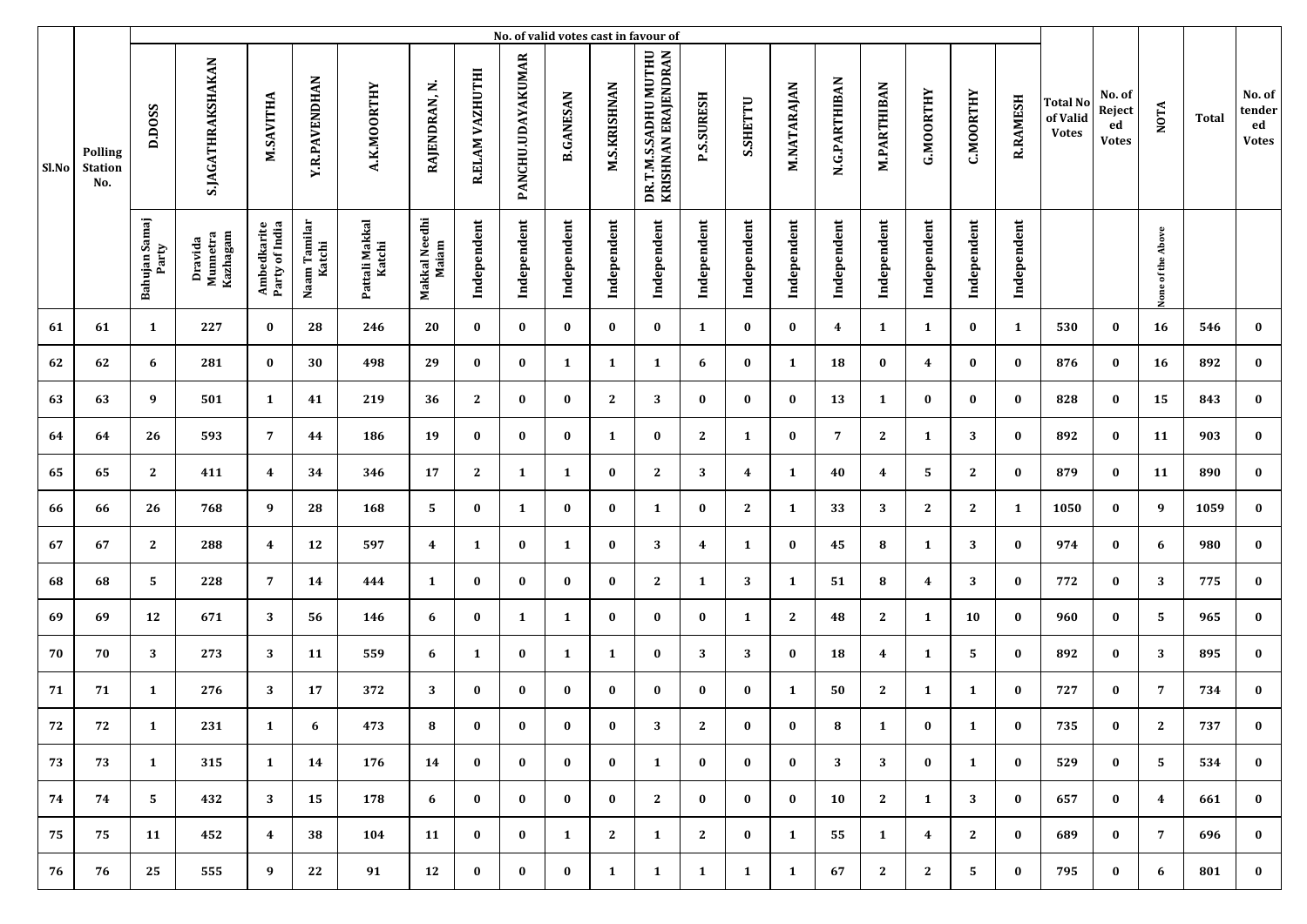|       |                                         |                        |                                 |                               |                        |                          |                        |                 |                   |                  |                     | No. of valid votes cast in favour of        |                   |              |             |               |                    |              |                  |                 |                                             |                                        |                   |       |                                        |
|-------|-----------------------------------------|------------------------|---------------------------------|-------------------------------|------------------------|--------------------------|------------------------|-----------------|-------------------|------------------|---------------------|---------------------------------------------|-------------------|--------------|-------------|---------------|--------------------|--------------|------------------|-----------------|---------------------------------------------|----------------------------------------|-------------------|-------|----------------------------------------|
| Sl.No | <b>Polling</b><br><b>Station</b><br>No. | D.DOSS                 | S.JAGATHRAKSHAKAN               | M.SAVITHA                     | <b>Y.R.PAVENDHAN</b>   | A.K.MOORTHY              | RAJENDRAN, N.          | R.ELAM VAZHUTHI | PANCHU.UDAYAKUMAR | <b>B.GANESAN</b> | <b>M.S.KRISHNAN</b> | DR.T.M.S.SADHU MUTHU<br>KRISHNAN ERAJENDRAN | <b>P.S.SURESH</b> | S.SHETTU     | M.NATARAJAN | N.G.PARTHIBAN | <b>M.PARTHIBAN</b> | G.MOORTHY    | <b>C.MOORTHY</b> | <b>R.RAMESH</b> | <b>Total No</b><br>of Valid<br><b>Votes</b> | No. of<br>Reject<br>ed<br><b>Votes</b> | <b>NOTA</b>       | Total | No. of<br>tender<br>ed<br><b>Votes</b> |
|       |                                         | Bahujan Samaj<br>Party | Kazhagam<br>Dravida<br>Munnetra | Ambedkarite<br>Party of India | Naam Tamilar<br>Katchi | Pattali Makkal<br>Katchi | Makkal Needhi<br>Maiam | Independent     | Independent       | Independent      | Independent         | Independent                                 | Independent       | Independent  | Independent | Independent   | Independent        | Independent  | Independent      | Independent     |                                             |                                        | None of the Above |       |                                        |
| 77    | 77                                      | 27                     | 715                             | 5                             | 45                     | 180                      | 10                     | 1               | $\bf{0}$          | $\bf{0}$         | $\bf{0}$            | 1                                           | 1                 | $\bf{0}$     | $\bf{0}$    | 59            | $\mathbf{2}$       | 1            | $\overline{7}$   | $\bf{0}$        | 1054                                        | $\bf{0}$                               | 9                 | 1063  | $\bf{0}$                               |
| 78    | 78                                      | $\mathbf{2}$           | 601                             | $\overline{\mathbf{4}}$       | 28                     | 212                      | 12                     | 1               | $\bf{0}$          | 2                | 1                   | $\bf{0}$                                    | 4                 | $\bf{0}$     | 1           | 45            | 5                  | 1            | 1                | $\mathbf{1}$    | 921                                         | $\bf{0}$                               | 11                | 932   | $\bf{0}$                               |
| 79    | 79                                      | $\mathbf{2}$           | 301                             | 1                             | 34                     | 175                      | 4                      | 1               | 1                 | 2                | $\bf{0}$            | $\bf{0}$                                    | 1                 | $\bf{0}$     | 1           | 85            | 4                  | 5            | 5                | $\bf{0}$        | 622                                         | $\bf{0}$                               | 13                | 635   | $\bf{0}$                               |
| 80    | 80                                      | 3                      | 420                             | 1                             | 33                     | 86                       | 17                     | $\bf{0}$        | $\bf{0}$          | $\bf{0}$         | $\bf{0}$            | $\bf{0}$                                    | 1                 | $\mathbf{2}$ | 1           | 48            | 4                  | $\mathbf{2}$ | $\mathbf{1}$     | 1               | 620                                         | $\bf{0}$                               | 4                 | 624   | $\bf{0}$                               |
| 81    | 81                                      | 16                     | 525                             | $\mathbf{2}$                  | 30                     | 45                       | 10                     | $\bf{0}$        | 1                 | $\bf{0}$         | $\mathbf{1}$        | 1                                           | $\bf{0}$          | $\bf{0}$     | $\bf{0}$    | 52            | 3                  | $\mathbf{2}$ | $\bf{0}$         | $\mathbf{1}$    | 689                                         | $\bf{0}$                               | 4                 | 693   | $\bf{0}$                               |
| 82    | 82                                      | 6                      | 340                             | 2                             | 19                     | 42                       | 4                      | $\bf{0}$        | $\bf{0}$          | $\bf{0}$         | $\bf{0}$            | $\bf{0}$                                    | $\bf{0}$          | $\bf{0}$     | $\bf{0}$    | 56            | 1                  | $\bf{0}$     | $\bf{0}$         | $\bf{0}$        | 470                                         | $\bf{0}$                               | 3                 | 473   | $\bf{0}$                               |
| 83    | 83                                      | 12                     | 583                             | $\mathbf{2}$                  | 40                     | 104                      | 17                     | 1               | $\bf{0}$          | $\bf{0}$         | 4                   | 1                                           | $\bf{0}$          | $\bf{0}$     | 1           | 50            | $\mathbf{2}$       | $\mathbf{2}$ | $\bf{0}$         | 1               | 820                                         | $\bf{0}$                               | $\overline{7}$    | 827   | $\bf{0}$                               |
| 84    | 84                                      | 13                     | 511                             | 3                             | 18                     | 35                       | 13                     | $\bf{0}$        | 1                 | $\bf{0}$         | 1                   | $\bf{0}$                                    | $\bf{0}$          | $\bf{0}$     | $\bf{0}$    | 39            | $\bf{0}$           | 0            | 1                | $\mathbf{1}$    | 636                                         | 0                                      | $\overline{7}$    | 643   | $\bf{0}$                               |
| 85    | 85                                      | $\bf{0}$               | 207                             | $\bf{0}$                      | 18                     | 97                       | 17                     | $\bf{0}$        | $\bf{0}$          | $\bf{0}$         | 1                   | 1                                           | 1                 | $\bf{0}$     | $\bf{0}$    | 13            | $\bf{0}$           | $\bf{0}$     | $\mathbf{1}$     | $\bf{0}$        | 356                                         | $\bf{0}$                               | 4                 | 360   | $\bf{0}$                               |
| 86    | 86                                      | 5                      | 499                             | $\mathbf{2}$                  | 29                     | 142                      | 31                     | 1               | 1                 | $\mathbf{1}$     | 1                   | 1                                           | $\bf{0}$          | 1            | $\bf{0}$    | 44            | 1                  | 1            | $\mathbf{1}$     | $\mathbf{2}$    | 763                                         | $\bf{0}$                               | 7                 | 770   | $\bf{0}$                               |
| 87    | 87                                      | 2                      | 402                             | $\mathbf{2}$                  | 14                     | 117                      | 8                      | $\bf{0}$        | $\bf{0}$          | 1                | $\bf{0}$            | 1                                           | $\bf{0}$          | $\bf{0}$     | 1           | 27            | 1                  | 1            | 4                | $\bf{0}$        | 581                                         | $\bf{0}$                               | 7                 | 588   | $\bf{0}$                               |
| 88    | 88                                      | 2                      | 469                             | $\mathbf{1}$                  | 34                     | 130                      | 29                     | 1               | $\bf{0}$          | 1                | $\bf{0}$            | $\bf{0}$                                    | $\bf{0}$          | $\bf{0}$     | $\bf{0}$    | 17            | $\bf{0}$           | $\bf{0}$     | 5                | $\bf{0}$        | 689                                         | $\bf{0}$                               | 6                 | 695   | $\bf{0}$                               |
| 89    | 89                                      | 3                      | 363                             | $\mathbf{1}$                  | 49                     | 151                      | 32                     | $\bf{0}$        | $\bf{0}$          | $\mathbf{1}$     | $\bf{0}$            | $\bf{0}$                                    | 2                 | $\bf{0}$     | $\bf{0}$    | 16            | 1                  | $\bf{0}$     | $\bf{0}$         | $\mathbf{1}$    | 620                                         | $\bf{0}$                               | 14                | 634   | $\bf{0}$                               |
| 90    | 90                                      | $\bf{0}$               | 247                             | $\mathbf{1}$                  | 12                     | 123                      | 18                     | $\bf{0}$        | $\bf{0}$          | $\bf{0}$         | $\bf{0}$            | $\bf{0}$                                    | $\bf{0}$          | $\bf{0}$     | $\bf{0}$    | 10            | $\bf{0}$           | $\bf{0}$     | $\bf{0}$         | $\bf{0}$        | 411                                         | $\bf{0}$                               | 7                 | 418   | $\bf{0}$                               |
| 91    | 91                                      | $\overline{4}$         | 435                             | $\overline{4}$                | 27                     | 168                      | 25                     | 2               | $\mathbf{1}$      | $\bf{0}$         | $\bf{0}$            | 2                                           | $\bf{0}$          | $\bf{0}$     | $\bf{0}$    | 31            | $\bf{0}$           | 1            | $\bf{0}$         | $\bf{0}$        | 700                                         | $\bf{0}$                               | 9                 | 709   | $\bf{0}$                               |
| 92    | 92                                      | 6                      | 331                             | $\bf{0}$                      | 31                     | 114                      | 23                     | $\mathbf{2}$    | $\bf{0}$          | $\bf{0}$         | $\bf{0}$            | 1                                           | $\bf{0}$          | $\bf{0}$     | 1           | 24            | 1                  | $\bf{0}$     | 3                | $\bf{0}$        | 537                                         | $\bf{0}$                               | $7\phantom{.0}$   | 544   | $\bf{0}$                               |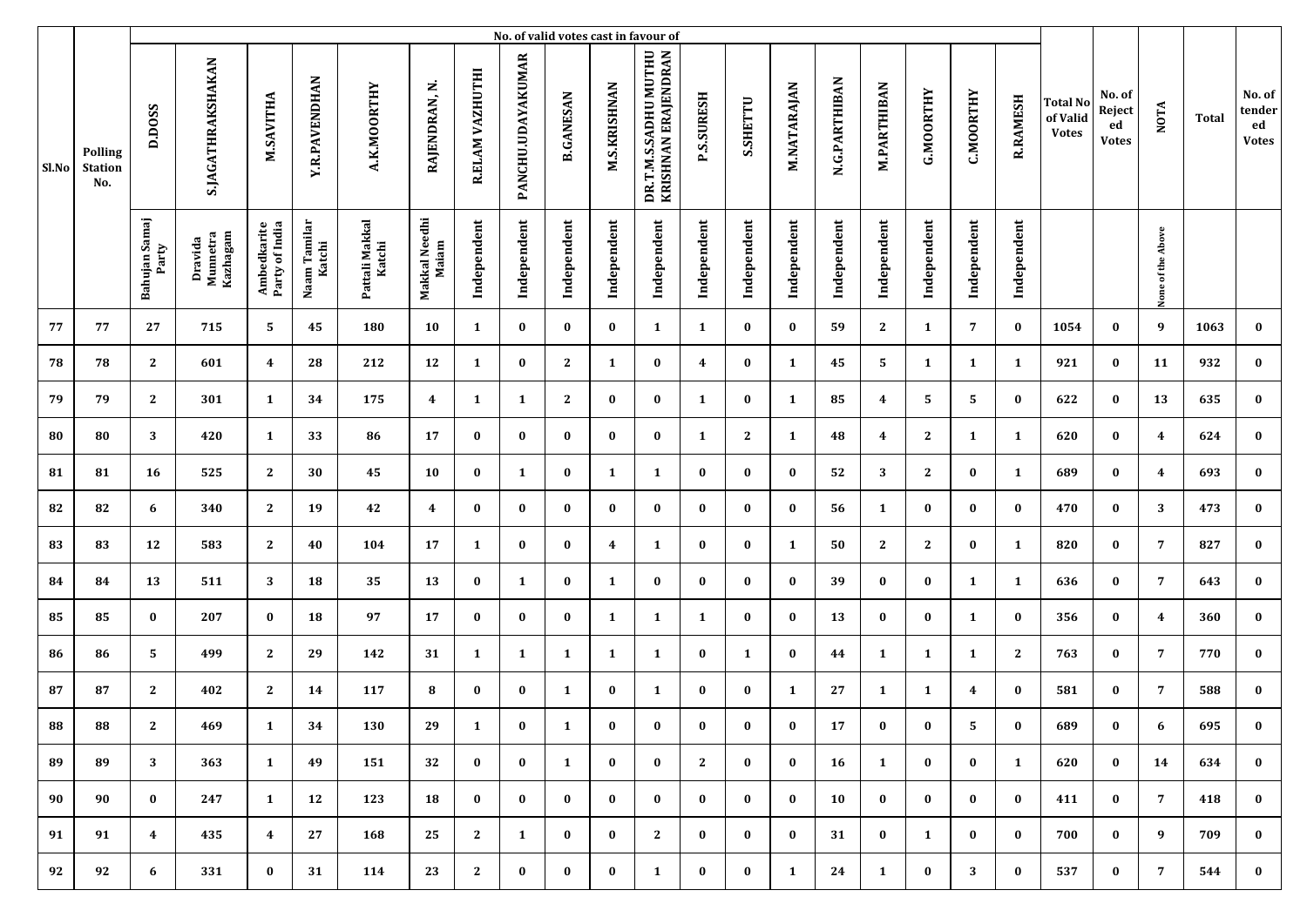|            |                                         |                         |                                 |                               |                        |                          |                        |                 |                   |                  |                     | No. of valid votes cast in favour of        |                   |              |              |                         |                    |                  |                  |                 |                                             |                                        |                   |       |                                        |
|------------|-----------------------------------------|-------------------------|---------------------------------|-------------------------------|------------------------|--------------------------|------------------------|-----------------|-------------------|------------------|---------------------|---------------------------------------------|-------------------|--------------|--------------|-------------------------|--------------------|------------------|------------------|-----------------|---------------------------------------------|----------------------------------------|-------------------|-------|----------------------------------------|
| Sl.No      | <b>Polling</b><br><b>Station</b><br>No. | D.DOSS                  | S.JAGATHRAKSHAKAN               | M.SAVITHA                     | <b>Y.R.PAVENDHAN</b>   | A.K.MOORTHY              | RAJENDRAN, N.          | R.ELAM VAZHUTHI | PANCHU.UDAYAKUMAR | <b>B.GANESAN</b> | <b>M.S.KRISHNAN</b> | DR.T.M.S.SADHU MUTHU<br>KRISHNAN ERAJENDRAN | <b>P.S.SURESH</b> | S.SHETTU     | M.NATARAJAN  | N.G.PARTHIBAN           | <b>M.PARTHIBAN</b> | <b>G.MOORTHY</b> | <b>C.MOORTHY</b> | <b>R.RAMESH</b> | <b>Total No</b><br>of Valid<br><b>Votes</b> | No. of<br>Reject<br>ed<br><b>Votes</b> | <b>NOTA</b>       | Total | No. of<br>tender<br>ed<br><b>Votes</b> |
|            |                                         | Bahujan Samaj<br>Party  | Kazhagam<br>Dravida<br>Munnetra | Ambedkarite<br>Party of India | Naam Tamilar<br>Katchi | Pattali Makkal<br>Katchi | Makkal Needhi<br>Maiam | Independent     | Independent       | Independent      | Independent         | Independent                                 | Independent       | Independent  | Independent  | Independent             | Independent        | Independent      | Independent      | Independent     |                                             |                                        | None of the Above |       |                                        |
| 93         | 93                                      | $\bf{0}$                | 447                             | $\overline{\mathbf{4}}$       | 29                     | 197                      | 32                     | 1               | $\bf{0}$          | 2                | $\bf{0}$            | 3                                           | $\bf{0}$          | $\mathbf{2}$ | $\mathbf{2}$ | 15                      | 1                  | 1                | 3                | 1               | 740                                         | $\bf{0}$                               | 14                | 754   | $\bf{0}$                               |
| 94         | 94                                      | 3                       | 231                             | $\bf{0}$                      | 24                     | 115                      | 41                     | $\bf{0}$        | $\bf{0}$          | 1                | $\bf{0}$            | $\bf{0}$                                    | $\bf{0}$          | $\bf{0}$     | 1            | 29                      | 1                  | 3                | $\mathbf{2}$     | $\bf{0}$        | 451                                         | $\bf{0}$                               | 6                 | 457   | $\bf{0}$                               |
| 95         | 95                                      | 3                       | 205                             | $\bf{0}$                      | 29                     | 81                       | 25                     | $\bf{0}$        | $\bf{0}$          | $\bf{0}$         | $\bf{0}$            | $\bf{0}$                                    | $\bf{0}$          | $\bf{0}$     | $\bf{0}$     | 25                      | 1                  | $\bf{0}$         | 1                | $\bf{0}$        | 370                                         | $\bf{0}$                               | 9                 | 379   | $\bf{0}$                               |
| 96         | 96                                      | $\overline{\mathbf{4}}$ | 470                             | $\bf{0}$                      | 55                     | 152                      | 41                     | $\bf{0}$        | $\bf{0}$          | $\bf{0}$         | $\bf{0}$            | $\mathbf{2}$                                | $\bf{0}$          | $\bf{0}$     | $\bf{0}$     | 19                      | $\mathbf{2}$       | $\bf{0}$         | $\mathbf{1}$     | 1               | 747                                         | $\bf{0}$                               | 10                | 757   | $\bf{0}$                               |
| 97         | 97                                      | $\mathbf{1}$            | 366                             | $\mathbf{1}$                  | 34                     | 222                      | 32                     | $\bf{0}$        | $\bf{0}$          | $\bf{0}$         | $\mathbf{1}$        | $\mathbf{2}$                                | $\bf{0}$          | $\bf{0}$     | $\bf{0}$     | 11                      | $\mathbf{2}$       | $\bf{0}$         | $\bf{0}$         | $\bf{0}$        | 672                                         | $\bf{0}$                               | 18                | 690   | $\bf{0}$                               |
| 98         | 98                                      | $\mathbf{2}$            | 381                             | $\mathbf{1}$                  | 46                     | 243                      | 55                     | 1               | $\mathbf{2}$      | $\mathbf{1}$     | $\bf{0}$            | $\bf{0}$                                    | $\bf{0}$          | $\bf{0}$     | $\bf{0}$     | 18                      | 1                  | $\bf{0}$         | $\bf{0}$         | $\bf{0}$        | 751                                         | $\bf{0}$                               | 12                | 763   | $\bf{0}$                               |
| 99         | 99                                      | $\mathbf{2}$            | 315                             | $\mathbf{2}$                  | 23                     | 135                      | 36                     | 2               | 1                 | $\bf{0}$         | $\bf{0}$            | $\bf{0}$                                    | $\bf{0}$          | $\bf{0}$     | 1            | 11                      | 0                  | 1                | $\bf{0}$         | $\bf{0}$        | 529                                         | $\bf{0}$                               | 14                | 543   | $\bf{0}$                               |
| <b>100</b> | 100                                     | 5                       | 449                             | $\overline{7}$                | 59                     | 197                      | 37                     | $\bf{0}$        | $\bf{0}$          | 1                | $\bf{0}$            | $\bf{0}$                                    | 1                 | 4            | $\bf{0}$     | 46                      | 3                  | $\bf{0}$         | 1                | 3               | 813                                         | $\bf{0}$                               | 19                | 832   | $\bf{0}$                               |
| 101        | 101                                     | 1                       | 189                             | $\bf{0}$                      | 20                     | 68                       | 27                     | $\bf{0}$        | $\bf{0}$          | 1                | $\bf{0}$            | 1                                           | $\bf{0}$          | $\bf{0}$     | $\bf{0}$     | 10                      | $\bf{0}$           | $\bf{0}$         | $\bf{0}$         | $\bf{0}$        | 317                                         | $\bf{0}$                               | 4                 | 321   | $\bf{0}$                               |
| 102        | 102                                     | 3                       | 428                             | $\bf{0}$                      | 48                     | 148                      | 40                     | $\bf{0}$        | 1                 | $\bf{0}$         | $\bf{0}$            | $\bf{0}$                                    | $\bf{0}$          | $\bf{0}$     | 1            | 14                      | 1                  | $\bf{0}$         | $\bf{0}$         | $\bf{0}$        | 684                                         | $\bf{0}$                               | 10                | 694   | $\bf{0}$                               |
| 103        | 103                                     | 5                       | 291                             | 1                             | 22                     | 101                      | 24                     | $\bf{0}$        | $\bf{0}$          | $\bf{0}$         | $\bf{0}$            | $\bf{0}$                                    | 1                 | $\bf{0}$     | $\bf{0}$     | 17                      | $\bf{0}$           | $\bf{0}$         | $\bf{0}$         | $\bf{0}$        | 462                                         | $\bf{0}$                               | 9                 | 471   | $\bf{0}$                               |
| 104        | 104                                     | 2                       | 187                             | 3                             | 20                     | 97                       | 40                     | $\bf{0}$        | $\bf{0}$          | $\bf{0}$         | $\bf{0}$            | $\bf{0}$                                    | $\bf{0}$          | $\bf{0}$     | $\bf{0}$     | 14                      | 1                  | $\mathbf{1}$     | $\bf{0}$         | $\bf{0}$        | 365                                         | $\bf{0}$                               | 7                 | 372   | $\bf{0}$                               |
| 105        | 105                                     | $\mathbf{2}$            | 249                             | $\bf{0}$                      | 26                     | 102                      | 15                     | $\bf{0}$        | $\mathbf{2}$      | $\mathbf{1}$     | $\bf{0}$            | $\bf{0}$                                    | $\mathbf{1}$      | $\bf{0}$     | $\bf{0}$     | 22                      | $\bf{0}$           | $\bf{0}$         | $\bf{0}$         | $\bf{0}$        | 420                                         | $\bf{0}$                               | 11                | 431   | $\bf{0}$                               |
| 106        | 106                                     | 24                      | 807                             | $\mathbf{1}$                  | 38                     | 49                       | 14                     | $\bf{0}$        | $\bf{0}$          | $\bf{0}$         | 1                   | $\bf{0}$                                    | $\bf{0}$          | $\bf{0}$     | 1            | 54                      | $\bf{0}$           | $\bf{0}$         | 3                | $\bf{0}$        | 992                                         | $\bf{0}$                               | 5.                | 997   | $\bf{0}$                               |
| 107        | 107                                     | 3                       | 420                             | $\bf{0}$                      | 24                     | 39                       | 26                     | $\bf{0}$        | $\bf{0}$          | $\bf{0}$         | $\bf{0}$            | $\bf{0}$                                    | $\bf{0}$          | $\bf{0}$     | $\bf{0}$     | 17                      | 3                  | $\bf{0}$         | $\bf{0}$         | $\bf{0}$        | 532                                         | $\bf{0}$                               | 6                 | 538   | $\bf{0}$                               |
| 108        | 108                                     | $\overline{4}$          | 380                             | 2                             | 16                     | 148                      | 19                     | 1               | $\mathbf{1}$      | $\bf{0}$         | $\bf{0}$            | $\bf{0}$                                    | $\bf{0}$          | $\mathbf{1}$ | $\bf{0}$     | $\overline{\mathbf{4}}$ | 1                  | $\mathbf{1}$     | $\mathbf{1}$     | $\bf{0}$        | 579                                         | $\bf{0}$                               | 6                 | 585   | $\bf{0}$                               |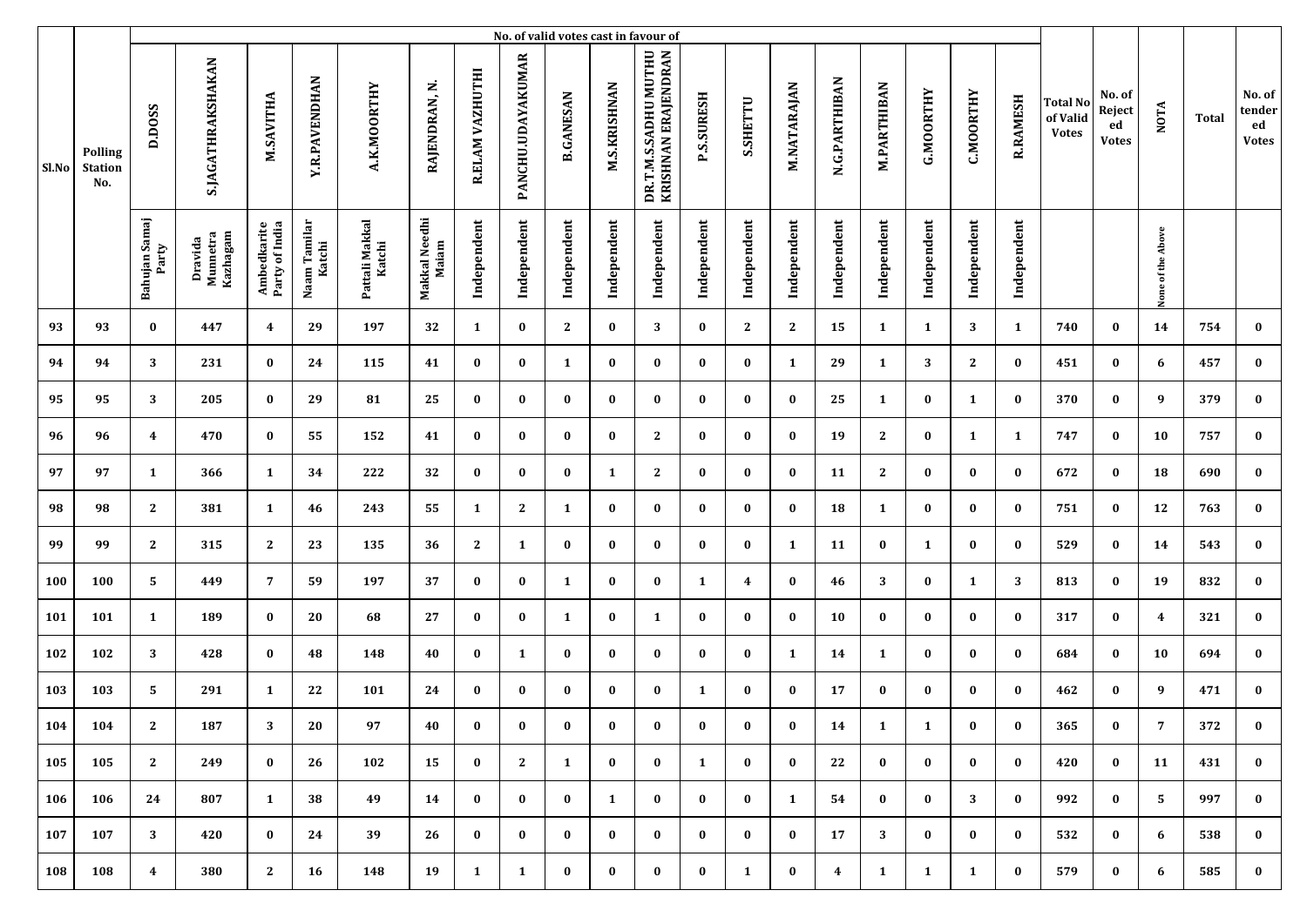|       |                                         |                         |                                 |                               |                        |                          |                        |                 |                   |                  |                     | No. of valid votes cast in favour of        |                   |              |              |               |                    |                  |                  |                 |                                             |                                        |                   |       |                                        |
|-------|-----------------------------------------|-------------------------|---------------------------------|-------------------------------|------------------------|--------------------------|------------------------|-----------------|-------------------|------------------|---------------------|---------------------------------------------|-------------------|--------------|--------------|---------------|--------------------|------------------|------------------|-----------------|---------------------------------------------|----------------------------------------|-------------------|-------|----------------------------------------|
| Sl.No | <b>Polling</b><br><b>Station</b><br>No. | D.DOSS                  | S.JAGATHRAKSHAKAN               | M.SAVITHA                     | <b>Y.R.PAVENDHAN</b>   | A.K.MOORTHY              | RAJENDRAN, N.          | R.ELAM VAZHUTHI | PANCHU.UDAYAKUMAR | <b>B.GANESAN</b> | <b>M.S.KRISHNAN</b> | DR.T.M.S.SADHU MUTHU<br>KRISHNAN ERAJENDRAN | <b>P.S.SURESH</b> | S.SHETTU     | M.NATARAJAN  | N.G.PARTHIBAN | <b>M.PARTHIBAN</b> | <b>G.MOORTHY</b> | <b>C.MOORTHY</b> | <b>R.RAMESH</b> | <b>Total No</b><br>of Valid<br><b>Votes</b> | No. of<br>Reject<br>ed<br><b>Votes</b> | <b>NOTA</b>       | Total | No. of<br>tender<br>ed<br><b>Votes</b> |
|       |                                         | Bahujan Samaj<br>Party  | Kazhagam<br>Dravida<br>Munnetra | Ambedkarite<br>Party of India | Naam Tamilar<br>Katchi | Pattali Makkal<br>Katchi | Makkal Needhi<br>Maiam | Independent     | Independent       | Independent      | Independent         | Independent                                 | Independent       | Independent  | Independent  | Independent   | Independent        | Independent      | Independent      | Independent     |                                             |                                        | None of the Above |       |                                        |
| 109   | 109                                     | 8                       | 278                             | $\bf{0}$                      | 10                     | 25                       | 10                     | $\bf{0}$        | $\bf{0}$          | $\mathbf{1}$     | $\bf{0}$            | $\bf{0}$                                    | $\bf{0}$          | $\bf{0}$     | $\bf{0}$     | 7             | $\bf{0}$           | $\bf{0}$         | $\bf{0}$         | $\bf{0}$        | 339                                         | $\bf{0}$                               | 1                 | 340   | $\bf{0}$                               |
| 110   | 110                                     | 35                      | 696                             | 9                             | 14                     | 42                       | 11                     | $\bf{0}$        | $\bf{0}$          | $\bf{0}$         | 3                   | $\bf{0}$                                    | 1                 | $\bf{0}$     | 1            | 32            | 1                  | $\bf{0}$         | 4                | $\bf{0}$        | 849                                         | $\bf{0}$                               | 4                 | 853   | $\bf{0}$                               |
| 111   | 111                                     | 1                       | 202                             | 1                             | 18                     | 132                      | 13                     | 1               | 3                 | 1                | $\bf{0}$            | $\bf{0}$                                    | 1                 | $\bf{0}$     | $\bf{0}$     | 29            | $\mathbf{2}$       | $\bf{0}$         | $\bf{0}$         | $\bf{0}$        | 404                                         | $\bf{0}$                               | 4                 | 408   | $\bf{0}$                               |
| 112   | 112                                     | 3                       | 350                             | 1                             | 25                     | 239                      | 21                     | 2               | $\bf{0}$          | $\bf{0}$         | $\bf{0}$            | $\bf{0}$                                    | $\bf{0}$          | $\bf{0}$     | $\bf{0}$     | 28            | $\bf{0}$           | $\bf{0}$         | $\bf{0}$         | $\bf{0}$        | 669                                         | $\bf{0}$                               | 10                | 679   | $\bf{0}$                               |
| 113   | 113                                     | 26                      | 463                             | $\mathbf{2}$                  | 14                     | 33                       | 3                      | $\mathbf{2}$    | $\bf{0}$          | $\bf{0}$         | $\bf{0}$            | $\bf{0}$                                    | $\bf{0}$          | $\mathbf{1}$ | $\bf{0}$     | 22            | $\bf{0}$           | 1                | $\mathbf{2}$     | $\mathbf{2}$    | 571                                         | $\bf{0}$                               | 1                 | 572   | $\bf{0}$                               |
| 114   | 114                                     | 13                      | 508                             | $\bf{0}$                      | 12                     | 69                       | 6                      | 1               | $\bf{0}$          | $\bf{0}$         | $\bf{0}$            | $\bf{0}$                                    | $\bf{0}$          | $\bf{0}$     | $\bf{0}$     | 32            | $\mathbf{2}$       | 1                | $\mathbf{2}$     | $\bf{0}$        | 646                                         | $\bf{0}$                               | 3                 | 649   | $\bf{0}$                               |
| 115   | 115                                     | 20                      | 395                             | 6                             | 23                     | 173                      | 16                     | $\bf{0}$        | $\bf{0}$          | $\bf{0}$         | $\bf{0}$            | $\bf{0}$                                    | $\bf{0}$          | $\bf{0}$     | $\bf{0}$     | 26            | 1                  | $\mathbf{2}$     | $\mathbf{2}$     | $\bf{0}$        | 664                                         | $\bf{0}$                               | 10                | 674   | $\bf{0}$                               |
| 116   | 116                                     | 5                       | 262                             | $\bf{0}$                      | 20                     | 119                      | 28                     | 1               | $\bf{0}$          | $\bf{0}$         | $\mathbf{2}$        | $\bf{0}$                                    | $\bf{0}$          | $\bf{0}$     | 1            | 60            | 1                  | 0                | 1                | $\bf{0}$        | 500                                         | $\bf{0}$                               | 9                 | 509   | $\bf{0}$                               |
| 117   | 117                                     | $\overline{\mathbf{4}}$ | 412                             | $\bf{0}$                      | 26                     | 357                      | 37                     | $\bf{0}$        | $\bf{0}$          | 1                | $\bf{0}$            | $\bf{0}$                                    | $\bf{0}$          | $\bf{0}$     | 1            | 28            | 2                  | 1                | $\mathbf{2}$     | $\bf{0}$        | 871                                         | $\bf{0}$                               | 13                | 884   | $\bf{0}$                               |
| 118   | 118                                     | 3                       | 388                             | 3                             | 30                     | 155                      | 40                     | $\bf{0}$        | $\bf{0}$          | $\mathbf{1}$     | $\bf{0}$            | 1                                           | $\bf{0}$          | $\bf{0}$     | $\bf{0}$     | 31            | 1                  | 1                | 3                | $\bf{0}$        | 657                                         | $\bf{0}$                               | 15                | 672   | $\bf{0}$                               |
| 119   | 119                                     | $\bf{0}$                | 373                             | $\overline{\mathbf{4}}$       | 35                     | 176                      | 40                     | $\bf{0}$        | $\mathbf{2}$      | $\bf{0}$         | $\bf{0}$            | $\mathbf{2}$                                | $\bf{0}$          | $\bf{0}$     | $\bf{0}$     | 16            | $\bf{0}$           | $\mathbf{2}$     | $\mathbf{1}$     | $\bf{0}$        | 651                                         | $\bf{0}$                               | 17                | 668   | $\bf{0}$                               |
| 120   | 120                                     | 4                       | 316                             | 1                             | 28                     | 138                      | 61                     | $\bf{0}$        | $\bf{0}$          | $\bf{0}$         | $\bf{0}$            | $\bf{0}$                                    | $\bf{0}$          | $\bf{0}$     | $\bf{0}$     | 9             | $\bf{0}$           | $\mathbf{1}$     | $\bf{0}$         | $\bf{0}$        | 558                                         | $\bf{0}$                               | 9                 | 567   | $\bf{0}$                               |
| 121   | 121                                     | $\mathbf{1}$            | 367                             | 3                             | 34                     | 133                      | 28                     | $\bf{0}$        | 1                 | $\bf{0}$         | $\bf{0}$            | 1                                           | $\mathbf{1}$      | $\mathbf{1}$ | $\bf{0}$     | 60            | 3                  | $\bf{0}$         | $\bf{0}$         | $\bf{0}$        | 633                                         | $\bf{0}$                               | 15                | 648   | $\bf{0}$                               |
| 122   | 122                                     | 3                       | 379                             | $\bf{0}$                      | 19                     | 201                      | 43                     | 1               | $\mathbf{2}$      | $\bf{0}$         | $\bf{0}$            | 2                                           | 1                 | $\mathbf{1}$ | $\bf{0}$     | 15            | $\bf{0}$           | 1                | $\overline{4}$   | $\bf{0}$        | 672                                         | $\bf{0}$                               | 12                | 684   | $\bf{0}$                               |
| 123   | 123                                     | $\mathbf{1}$            | 275                             | 3                             | 27                     | 131                      | 36                     | $\bf{0}$        | $\bf{0}$          | $\bf{0}$         | $\bf{0}$            | 3                                           | $\bf{0}$          | $\mathbf{1}$ | $\mathbf{2}$ | 66            | 3                  | $\bf{0}$         | $\mathbf{2}$     | $\bf{0}$        | 550                                         | $\bf{0}$                               | $\overline{7}$    | 557   | $\bf{0}$                               |
| 124   | 124                                     | $\mathbf{2}$            | 259                             | $\mathbf{2}$                  | 16                     | 159                      | 35                     | $\bf{0}$        | $\bf{0}$          | $\bf{0}$         | $\bf{0}$            | 1                                           | $\bf{0}$          | $\bf{0}$     | $\bf{0}$     | 40            | $\bf{0}$           | $\bf{0}$         | $\mathbf{2}$     | $\bf{0}$        | 516                                         | $\bf{0}$                               | 11                | 527   | $\bf{0}$                               |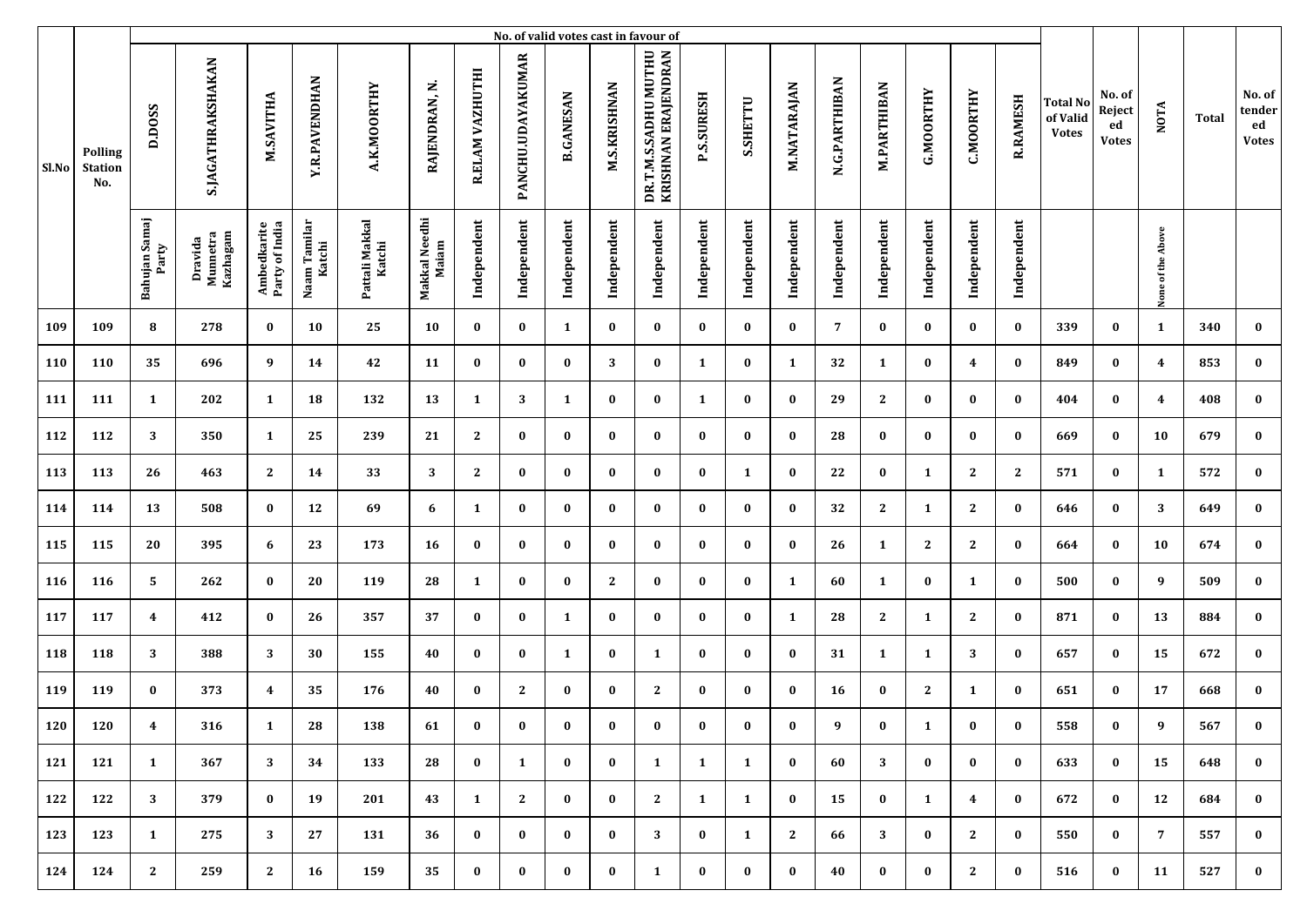|       |                                         |                        |                                 |                               |                        |                          |                        |                 |                   |                  |                     | No. of valid votes cast in favour of        |                   |              |              |               |                    |                  |                  |                 |                                             |                                        |                   |       |                                        |
|-------|-----------------------------------------|------------------------|---------------------------------|-------------------------------|------------------------|--------------------------|------------------------|-----------------|-------------------|------------------|---------------------|---------------------------------------------|-------------------|--------------|--------------|---------------|--------------------|------------------|------------------|-----------------|---------------------------------------------|----------------------------------------|-------------------|-------|----------------------------------------|
| Sl.No | <b>Polling</b><br><b>Station</b><br>No. | D.DOSS                 | S.JAGATHRAKSHAKAN               | M.SAVITHA                     | <b>Y.R.PAVENDHAN</b>   | A.K.MOORTHY              | RAJENDRAN, N.          | R.ELAM VAZHUTHI | PANCHU.UDAYAKUMAR | <b>B.GANESAN</b> | <b>M.S.KRISHNAN</b> | DR.T.M.S.SADHU MUTHU<br>KRISHNAN ERAJENDRAN | <b>P.S.SURESH</b> | S.SHETTU     | M.NATARAJAN  | N.G.PARTHIBAN | <b>M.PARTHIBAN</b> | <b>G.MOORTHY</b> | <b>C.MOORTHY</b> | <b>R.RAMESH</b> | <b>Total No</b><br>of Valid<br><b>Votes</b> | No. of<br>Reject<br>ed<br><b>Votes</b> | <b>NOTA</b>       | Total | No. of<br>tender<br>ed<br><b>Votes</b> |
|       |                                         | Bahujan Samaj<br>Party | Kazhagam<br>Dravida<br>Munnetra | Ambedkarite<br>Party of India | Naam Tamilar<br>Katchi | Pattali Makkal<br>Katchi | Makkal Needhi<br>Maiam | Independent     | Independent       | Independent      | Independent         | Independent                                 | Independent       | Independent  | Independent  | Independent   | Independent        | Independent      | Independent      | Independent     |                                             |                                        | None of the Above |       |                                        |
| 125   | 125                                     | $\bf{0}$               | 234                             | $\mathbf{1}$                  | 10                     | 123                      | 13                     | $\bf{0}$        | $\mathbf{1}$      | $\bf{0}$         | $\bf{0}$            | $\bf{0}$                                    | 1                 | $\bf{0}$     | $\bf{0}$     | 25            | $\bf{0}$           | $\bf{0}$         | $\bf{0}$         | $\bf{0}$        | 408                                         | $\bf{0}$                               | $\overline{7}$    | 415   | $\bf{0}$                               |
| 126   | 126                                     | 1                      | 776                             | 1                             | 34                     | 58                       | 25                     | 1               | $\bf{0}$          | 1                | $\bf{0}$            | $\bf{0}$                                    | $\bf{0}$          | $\bf{0}$     | 1            | 35            | 1                  | $\bf{0}$         | 1                | $\mathbf{1}$    | 936                                         | $\bf{0}$                               | 9                 | 945   | $\bf{0}$                               |
| 127   | 127                                     | 7                      | 337                             | $\mathbf{2}$                  | 38                     | 121                      | 41                     | $\bf{0}$        | 1                 | $\bf{0}$         | $\bf{0}$            | $\bf{0}$                                    | 1                 | $\bf{0}$     | $\bf{0}$     | 37            | 1                  | $\bf{0}$         | $\mathbf{2}$     | $\bf{0}$        | 588                                         | $\bf{0}$                               | 10                | 598   | $\bf{0}$                               |
| 128   | 128                                     | 3                      | 302                             | 3                             | 23                     | 91                       | 13                     | $\bf{0}$        | 1                 | $\bf{0}$         | $\bf{0}$            | $\bf{0}$                                    | $\bf{0}$          | $\bf{0}$     | 1            | 32            | $\bf{0}$           | 1                | $\bf{0}$         | $\bf{0}$        | 470                                         | $\bf{0}$                               | 3                 | 473   | $\bf{0}$                               |
| 129   | 129                                     | 3                      | 286                             | $\bf{0}$                      | 25                     | 45                       | 11                     | 1               | $\bf{0}$          | 1                | $\bf{0}$            | $\bf{0}$                                    | $\bf{0}$          | $\bf{0}$     | $\bf{0}$     | 13            | 1                  | $\bf{0}$         | $\bf{0}$         | $\bf{0}$        | 386                                         | $\bf{0}$                               | 1                 | 387   | $\bf{0}$                               |
| 130   | 130                                     | 13                     | 461                             | 3                             | 44                     | 55                       | 14                     | 1               | $\mathbf{1}$      | $\bf{0}$         | $\bf{0}$            | $\bf{0}$                                    | $\bf{0}$          | $\bf{0}$     | $\bf{0}$     | 48            | 1                  | $\bf{0}$         | $\bf{0}$         | $\bf{0}$        | 641                                         | $\bf{0}$                               | 3                 | 644   | $\bf{0}$                               |
| 131   | 131                                     | 9                      | 506                             | $\mathbf{2}$                  | 31                     | 88                       | 9                      | 1               | $\bf{0}$          | $\bf{0}$         | $\bf{0}$            | $\bf{0}$                                    | 1                 | $\bf{0}$     | 1            | 58            | 0                  | $\bf{0}$         | $\bf{0}$         | $\bf{0}$        | 706                                         | $\bf{0}$                               | 5                 | 711   | $\bf{0}$                               |
| 132   | 132                                     | 1                      | 367                             | $\bf{0}$                      | 16                     | 68                       | 13                     | $\bf{0}$        | $\bf{0}$          | $\bf{0}$         | $\mathbf{2}$        | $\bf{0}$                                    | 1                 | $\mathbf{2}$ | $\mathbf{2}$ | 29            | $\bf{0}$           | 1                | 3                | $\bf{0}$        | 505                                         | 0                                      | 1                 | 506   | $\bf{0}$                               |
| 133   | 133                                     | 1                      | 486                             | 1                             | 19                     | 108                      | 22                     | $\bf{0}$        | $\bf{0}$          | 1                | $\bf{0}$            | $\bf{0}$                                    | $\bf{0}$          | $\bf{0}$     | 1            | 66            | $\bf{0}$           | $\bf{0}$         | 5                | $\bf{0}$        | 710                                         | $\bf{0}$                               | 2                 | 712   | $\bf{0}$                               |
| 134   | 134                                     | 5                      | 523                             | $\mathbf{2}$                  | 34                     | 137                      | 23                     | $\bf{0}$        | 1                 | $\bf{0}$         | 1                   | 1                                           | $\bf{0}$          | $\bf{0}$     | 1            | 38            | $\bf{0}$           | 1                | $\mathbf{1}$     | 1               | 769                                         | $\bf{0}$                               | 7                 | 776   | $\bf{0}$                               |
| 135   | 135                                     | 3                      | 293                             | $\bf{0}$                      | 34                     | 108                      | 35                     | 2               | $\bf{0}$          | $\bf{0}$         | $\bf{0}$            | 1                                           | 1                 | $\bf{0}$     | $\bf{0}$     | 71            | 2                  | $\bf{0}$         | 4                | $\mathbf{1}$    | 555                                         | $\bf{0}$                               | 7                 | 562   | $\bf{0}$                               |
| 136   | 136                                     | $\mathbf{1}$           | 147                             | 4                             | 22                     | 54                       | 10                     | $\bf{0}$        | 1                 | $\bf{0}$         | $\bf{0}$            | $\bf{0}$                                    | $\bf{0}$          | $\bf{0}$     | 1            | 33            | $\bf{0}$           | $\mathbf{1}$     | $\bf{0}$         | $\bf{0}$        | 274                                         | $\bf{0}$                               | 2                 | 276   | $\bf{0}$                               |
| 137   | 137                                     | $\overline{4}$         | 284                             | 2                             | 12                     | 108                      | 15                     | 1               | $\bf{0}$          | $\bf{0}$         | $\bf{0}$            | $\bf{0}$                                    | $\bf{0}$          | $\bf{0}$     | $\bf{0}$     | 18            | 1                  | $\bf{0}$         | $\mathbf{2}$     | $\mathbf{1}$    | 448                                         | $\bf{0}$                               | 11                | 459   | $\bf{0}$                               |
| 138   | 138                                     | 2                      | 358                             | $\overline{4}$                | 36                     | 101                      | 42                     | 1               | $\bf{0}$          | $\bf{0}$         | $\bf{0}$            | $\bf{0}$                                    | $\bf{0}$          | $\mathbf{1}$ | $\bf{0}$     | 36            | 2                  | 1                | $\bf{0}$         | $\mathbf{1}$    | 585                                         | $\bf{0}$                               | 8                 | 593   | $\bf{0}$                               |
| 139   | 139                                     | $\mathbf{1}$           | 215                             | 2                             | 17                     | 65                       | 20                     | $\bf{0}$        | $\bf{0}$          | $\mathbf{1}$     | $\bf{0}$            | $\bf{0}$                                    | $\bf{0}$          | $\bf{0}$     | $\bf{0}$     | 31            | $\bf{0}$           | 2                | $\bf{0}$         | $\bf{0}$        | 354                                         | $\bf{0}$                               | 9                 | 363   | $\bf{0}$                               |
| 140   | 140                                     | 3                      | 262                             | 2                             | 21                     | 88                       | 38                     | $\bf{0}$        | $\bf{0}$          | $\bf{0}$         | $\bf{0}$            | 1                                           | $\bf{0}$          | $\bf{0}$     | $\bf{0}$     | 20            | $\bf{0}$           | 1                | $\mathbf{1}$     | $\bf{0}$        | 437                                         | $\bf{0}$                               | $7\phantom{.0}$   | 444   | $\bf{0}$                               |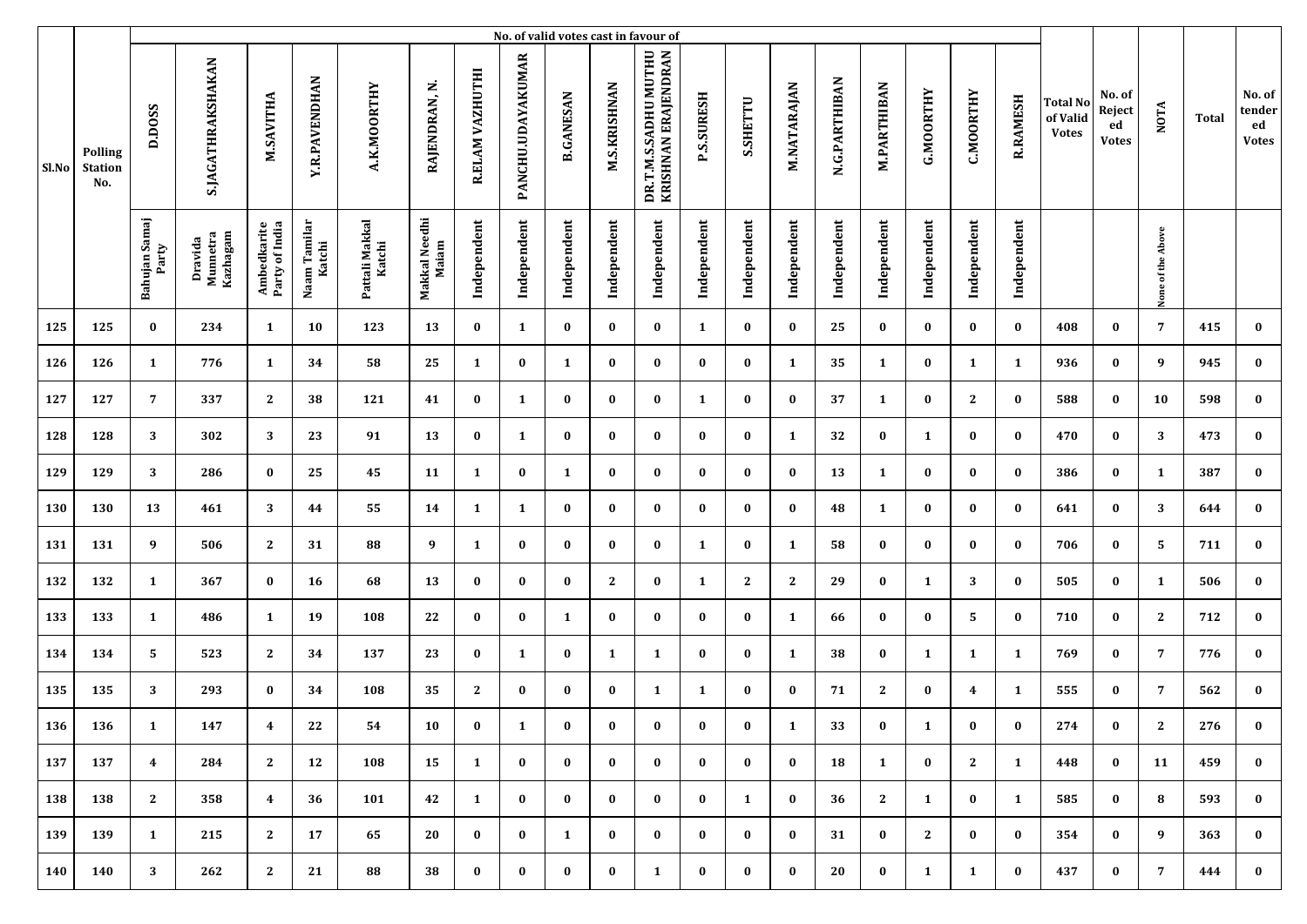|       |                                         |                        |                                 |                               |                        |                          |                        |                 |                   |                  |                     | No. of valid votes cast in favour of        |                   |              |              |               |                    |                  |                  |                 |                                             |                                        |                   |              |                                        |
|-------|-----------------------------------------|------------------------|---------------------------------|-------------------------------|------------------------|--------------------------|------------------------|-----------------|-------------------|------------------|---------------------|---------------------------------------------|-------------------|--------------|--------------|---------------|--------------------|------------------|------------------|-----------------|---------------------------------------------|----------------------------------------|-------------------|--------------|----------------------------------------|
| Sl.No | <b>Polling</b><br><b>Station</b><br>No. | D.DOSS                 | <b>S.JAGATHRAKSHAKAN</b>        | M.SAVITHA                     | <b>Y.R.PAVENDHAN</b>   | A.K.MOORTHY              | RAJENDRAN, N           | R.ELAM VAZHUTHI | PANCHU.UDAYAKUMAR | <b>B.GANESAN</b> | <b>M.S.KRISHNAN</b> | DR.T.M.S.SADHU MUTHU<br>KRISHNAN ERAJENDRAN | <b>P.S.SURESH</b> | S.SHETTU     | M.NATARAJAN  | N.G.PARTHIBAN | <b>M.PARTHIBAN</b> | <b>G.MOORTHY</b> | <b>C.MOORTHY</b> | <b>R.RAMESH</b> | <b>Total No</b><br>of Valid<br><b>Votes</b> | No. of<br>Reject<br>ed<br><b>Votes</b> | <b>NOTA</b>       | <b>Total</b> | No. of<br>tender<br>ed<br><b>Votes</b> |
|       |                                         | Bahujan Samaj<br>Party | Dravida<br>Munnetra<br>Kazhagam | Ambedkarite<br>Party of India | Naam Tamilar<br>Katchi | Pattali Makkal<br>Katchi | Makkal Needhi<br>Maiam | Independent     | Independent       | Independent      | Independent         | Independent                                 | Independent       | Independent  | Independent  | Independent   | Independent        | Independent      | Independent      | Independent     |                                             |                                        | None of the Above |              |                                        |
| 141   | 141                                     | 50                     | 734                             | $\overline{\mathbf{4}}$       | 83                     | 128                      | 6                      | 1               | $\bf{0}$          | $\bf{0}$         | $\bf{0}$            | $\mathbf{2}$                                | 1                 | $\mathbf{2}$ | $\bf{0}$     | 19            | 3                  | 1                | 3                | $\bf{0}$        | 1037                                        | $\bf{0}$                               | 10                | 1047         | $\bf{0}$                               |
| 142   | 142                                     | 14                     | 299                             | $\overline{\mathbf{4}}$       | 15                     | 165                      | 10                     | $\bf{0}$        | $\bf{0}$          | 1                | 1                   | $\bf{0}$                                    | $\bf{0}$          | $\bf{0}$     | 1            | 29            | 1                  | 2                | $\mathbf{1}$     | 1               | 544                                         | $\bf{0}$                               | 5                 | 549          | $\bf{0}$                               |
| 143   | 143                                     | $\boldsymbol{4}$       | 556                             | 3                             | 36                     | 201                      | 31                     | $\bf{0}$        | $\bf{0}$          | $\bf{0}$         | $\bf{0}$            | $\bf{0}$                                    | $\bf{0}$          | $\bf{0}$     | $\bf{0}$     | 40            | 1                  | 1                | 1                | $\bf{0}$        | 874                                         | $\bf{0}$                               | 12                | 886          | $\bf{0}$                               |
| 144   | 144                                     | 6                      | 140                             | $\mathbf{1}$                  | 11                     | 18                       | $\mathbf{2}$           | $\bf{0}$        | $\bf{0}$          | $\bf{0}$         | $\bf{0}$            | $\bf{0}$                                    | $\bf{0}$          | $\bf{0}$     | $\bf{0}$     | 17            | $\bf{0}$           | $\bf{0}$         | $\bf{0}$         | $\bf{0}$        | 195                                         | $\bf{0}$                               | 1                 | 196          | $\bf{0}$                               |
| 145   | 145                                     | 5                      | 548                             | 3                             | 20                     | 110                      | 20                     | $\bf{0}$        | $\bf{0}$          | 2                | $\bf{0}$            | $\bf{0}$                                    | $\bf{0}$          | $\bf{0}$     | $\bf{0}$     | 103           | 4                  | $\bf{0}$         | 1                | $\bf{0}$        | 816                                         | $\bf{0}$                               | 6                 | 822          | $\bf{0}$                               |
| 146   | 146                                     | 1                      | 601                             | 3                             | 17                     | 25                       | 5                      | $\bf{0}$        | $\bf{0}$          | $\bf{0}$         | $\bf{0}$            | $\bf{0}$                                    | $\bf{0}$          | $\bf{0}$     | $\mathbf{2}$ | 60            | 1                  | 1                | $\mathbf{1}$     | $\bf{0}$        | 717                                         | $\bf{0}$                               | $\mathbf{2}$      | 719          | $\bf{0}$                               |
| 147   | 147                                     | 7                      | 487                             | $\mathbf{2}$                  | 22                     | 38                       | 10                     | $\bf{0}$        | $\bf{0}$          | $\bf{0}$         | $\bf{0}$            | $\bf{0}$                                    | $\bf{0}$          | $\bf{0}$     | $\bf{0}$     | 29            | 3                  | $\bf{0}$         | $\bf{0}$         | $\bf{0}$        | 598                                         | $\bf{0}$                               | 3                 | 601          | $\bf{0}$                               |
| 148   | 148                                     | 8                      | 426                             | $\mathbf{2}$                  | 27                     | 48                       | 10                     | $\bf{0}$        | 1                 | $\bf{0}$         | $\bf{0}$            | $\bf{0}$                                    | $\mathbf{1}$      | $\bf{0}$     | 1            | 18            | $\mathbf{2}$       | $\mathbf{2}$     | 4                | $\mathbf{1}$    | 551                                         | $\bf{0}$                               | 6                 | 557          | $\bf{0}$                               |
| 149   | 149                                     | 18                     | 475                             | $\mathbf{2}$                  | 20                     | 47                       | 12                     | $\bf{0}$        | $\bf{0}$          | $\bf{0}$         | $\bf{0}$            | $\bf{0}$                                    | $\bf{0}$          | $\bf{0}$     | $\bf{0}$     | 15            | $\mathbf{2}$       | $\bf{0}$         | $\bf{0}$         | $\bf{0}$        | 591                                         | $\bf{0}$                               | 4                 | 595          | $\bf{0}$                               |
| 150   | 150                                     | $\mathbf{2}$           | 361                             | 5                             | 22                     | 69                       | 21                     | 1               | $\bf{0}$          | $\bf{0}$         | $\bf{0}$            | $\bf{0}$                                    | $\bf{0}$          | $\bf{0}$     | $\bf{0}$     | 35            | 1                  | $\bf{0}$         | $\bf{0}$         | $\bf{0}$        | 517                                         | 0                                      | 3                 | 520          | $\bf{0}$                               |
| 151   | 151                                     | $\mathbf{2}$           | 392                             | 6                             | 26                     | 123                      | 27                     | 1               | $\bf{0}$          | $\bf{0}$         | $\bf{0}$            | $\bf{0}$                                    | $\mathbf{1}$      | $\bf{0}$     | $\bf{0}$     | 53            | $\bf{0}$           | 1                | 1                | $\bf{0}$        | 633                                         | $\bf{0}$                               | 3                 | 636          | $\bf{0}$                               |
| 152   | 152                                     | 2                      | 331                             | $\bf{0}$                      | 24                     | 89                       | 16                     | 1               | 0                 | $\bf{0}$         | $\bf{0}$            | $\bf{0}$                                    | $\bf{0}$          | $\bf{0}$     | 2            | 40            | 2                  | $\bf{0}$         | $\bf{0}$         | $\bf{0}$        | 507                                         | $\bf{0}$                               | 10                | 517          | $\bf{0}$                               |
| 153   | 153                                     | $\bf{0}$               | 286                             | $\mathbf{1}$                  | 8                      | 21                       | 6                      | $\bf{0}$        | $\bf{0}$          | $\bf{0}$         | $\bf{0}$            | $\bf{0}$                                    | $\bf{0}$          | $\bf{0}$     | 3            | 66            | 0                  | $\bf{0}$         | $\bf{0}$         | $\bf{0}$        | 391                                         | $\bf{0}$                               | 1                 | 392          | $\bf{0}$                               |
| 154   | 154                                     | 8                      | 320                             | $\bf{0}$                      | 9                      | 81                       | 3                      | $\bf{0}$        | $\bf{0}$          | $\bf{0}$         | $\bf{0}$            | 2                                           | $\bf{0}$          | $\bf{0}$     | $\bf{0}$     | 23            | 1                  | $\bf{0}$         | $\mathbf{2}$     | $\bf{0}$        | 449                                         | $\bf{0}$                               | 5                 | 454          | $\bf{0}$                               |
| 155   | 155                                     | 21                     | 503                             | 2                             | 11                     | 54                       | $\mathbf{2}$           | $\bf{0}$        | $\bf{0}$          | $\bf{0}$         | $\bf{0}$            | $\bf{0}$                                    | $\bf{0}$          | $\bf{0}$     | $\bf{0}$     | 13            | $\bf{0}$           | $\bf{0}$         | 1                | $\bf{0}$        | 607                                         | $\bf{0}$                               | 3                 | 610          | $\bf{0}$                               |
| 156   | 156                                     | 56                     | 443                             | 2                             | 19                     | 41                       | $\mathbf{2}$           | $\bf{0}$        | $\bf{0}$          | $\bf{0}$         | $\bf{0}$            | $\bf{0}$                                    | $\bf{0}$          | $\bf{0}$     | $\bf{0}$     | 12            | $\bf{0}$           | $\bf{0}$         | 5                | $\bf{0}$        | 580                                         | $\bf{0}$                               | 1                 | 581          | $\bf{0}$                               |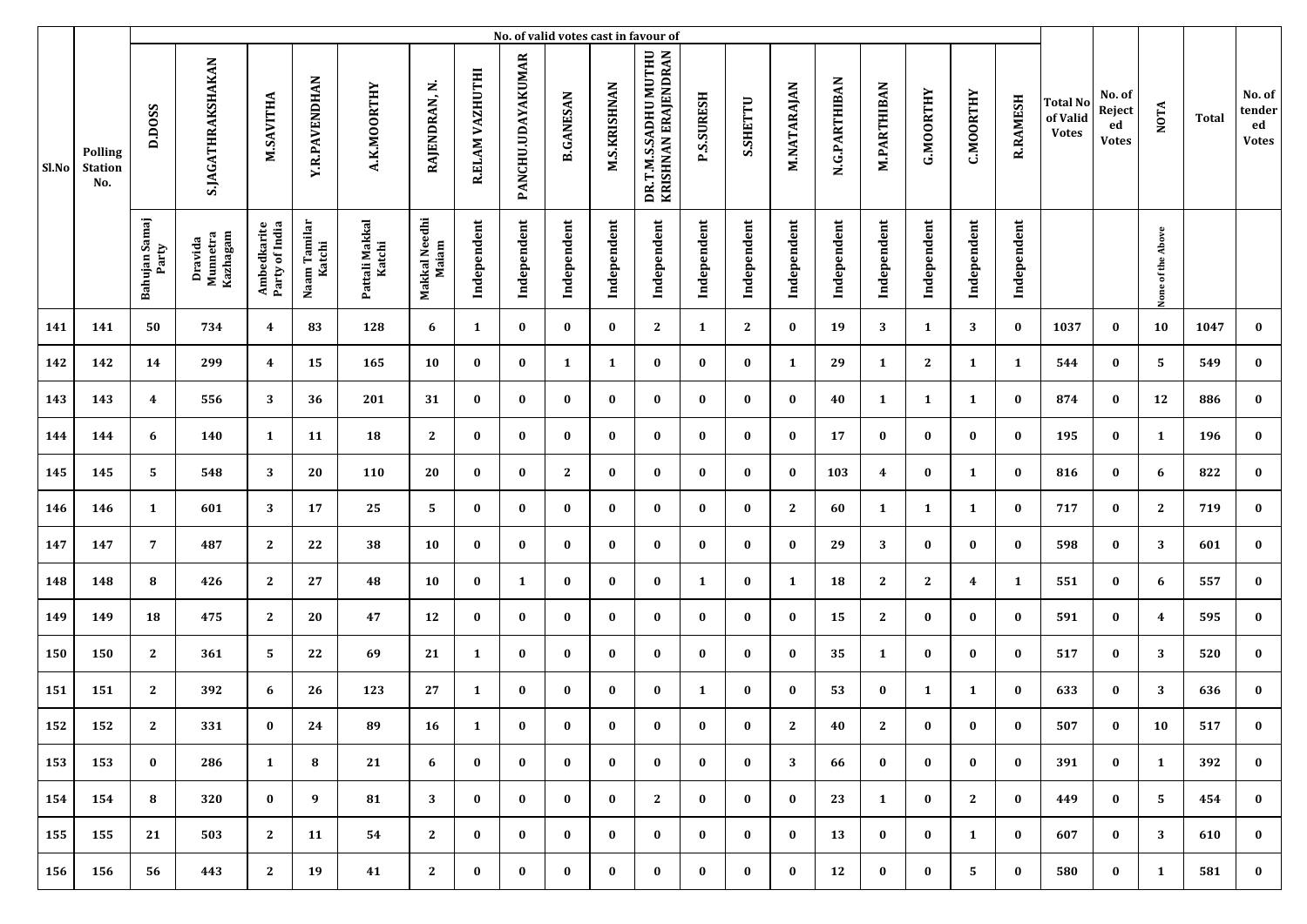|            |                                         |                        |                                 |                               |                        |                          |                        |                 |                   |                  |                     | No. of valid votes cast in favour of        |                   |              |              |               |                    |                  |                  |                 |                                             |                                        |                   |       |                                        |
|------------|-----------------------------------------|------------------------|---------------------------------|-------------------------------|------------------------|--------------------------|------------------------|-----------------|-------------------|------------------|---------------------|---------------------------------------------|-------------------|--------------|--------------|---------------|--------------------|------------------|------------------|-----------------|---------------------------------------------|----------------------------------------|-------------------|-------|----------------------------------------|
| Sl.No      | <b>Polling</b><br><b>Station</b><br>No. | D.DOSS                 | S.JAGATHRAKSHAKAN               | M.SAVITHA                     | <b>Y.R.PAVENDHAN</b>   | A.K.MOORTHY              | RAJENDRAN, N.          | R.ELAM VAZHUTHI | PANCHU.UDAYAKUMAR | <b>B.GANESAN</b> | <b>M.S.KRISHNAN</b> | DR.T.M.S.SADHU MUTHU<br>KRISHNAN ERAJENDRAN | <b>P.S.SURESH</b> | S.SHETTU     | M.NATARAJAN  | N.G.PARTHIBAN | <b>M.PARTHIBAN</b> | <b>G.MOORTHY</b> | <b>C.MOORTHY</b> | <b>R.RAMESH</b> | <b>Total No</b><br>of Valid<br><b>Votes</b> | No. of<br>Reject<br>ed<br><b>Votes</b> | <b>NOTA</b>       | Total | No. of<br>tender<br>ed<br><b>Votes</b> |
|            |                                         | Bahujan Samaj<br>Party | Kazhagam<br>Dravida<br>Munnetra | Ambedkarite<br>Party of India | Naam Tamilar<br>Katchi | Pattali Makkal<br>Katchi | Makkal Needhi<br>Maiam | Independent     | Independent       | Independent      | Independent         | Independent                                 | Independent       | Independent  | Independent  | Independent   | Independent        | Independent      | Independent      | Independent     |                                             |                                        | None of the Above |       |                                        |
| 157        | 157                                     | 6                      | 358                             | $\bf{0}$                      | 7                      | 20                       | $\mathbf{2}$           | $\bf{0}$        | $\mathbf{1}$      | $\bf{0}$         | 1                   | 1                                           | $\bf{0}$          | $\bf{0}$     | $\bf{0}$     | 22            | 1                  | $\bf{0}$         | $\bf{0}$         | $\bf{0}$        | 419                                         | $\bf{0}$                               | $\bf{0}$          | 419   | $\bf{0}$                               |
| 158        | 158                                     | 1                      | 89                              | $\bf{0}$                      | 3                      | 449                      | $\mathbf{2}$           | 2               | $\bf{0}$          | $\bf{0}$         | $\bf{0}$            | $\bf{0}$                                    | 1                 | $\bf{0}$     | $\bf{0}$     | 1             | 1                  | $\bf{0}$         | 1                | $\bf{0}$        | 550                                         | $\bf{0}$                               | 1                 | 551   | $\bf{0}$                               |
| 159        | 159                                     | $\bf{0}$               | 104                             | $\bf{0}$                      | 14                     | 443                      | 4                      | $\bf{0}$        | $\bf{0}$          | $\bf{0}$         | $\bf{0}$            | $\bf{0}$                                    | 1                 | $\mathbf{2}$ | $\bf{0}$     | 5             | 1                  | $\bf{0}$         | $\bf{0}$         | $\bf{0}$        | 574                                         | $\bf{0}$                               | 3                 | 577   | $\bf{0}$                               |
| <b>160</b> | 160                                     | 8                      | 362                             | $\mathbf{2}$                  | 15                     | 106                      | 12                     | $\bf{0}$        | $\bf{0}$          | $\bf{0}$         | 1                   | $\bf{0}$                                    | 1                 | 1            | $\bf{0}$     | 12            | 1                  | $\bf{0}$         | $\bf{0}$         | $\bf{0}$        | 521                                         | $\bf{0}$                               | $\mathbf{2}$      | 523   | $\bf{0}$                               |
| 161        | 161                                     | 5                      | 591                             | 11                            | 42                     | 147                      | 35                     | 1               | $\bf{0}$          | $\bf{0}$         | $\mathbf{1}$        | $\bf{0}$                                    | 1                 | 1            | $\bf{0}$     | 41            | $\mathbf{2}$       | $\bf{0}$         | $\mathbf{2}$     | $\mathbf{2}$    | 882                                         | $\bf{0}$                               | 13                | 895   | $\bf{0}$                               |
| 162        | 162                                     | $\overline{7}$         | 531                             | 3                             | 48                     | 178                      | 25                     | 1               | 1                 | $\bf{0}$         | $\bf{0}$            | $\bf{0}$                                    | $\bf{0}$          | $\bf{0}$     | $\bf{0}$     | 56            | 1                  | 3                | $\bf{0}$         | $\bf{0}$        | 854                                         | $\bf{0}$                               | 5                 | 859   | $\bf{0}$                               |
| 163        | 163                                     | 17                     | 315                             | $\mathbf{1}$                  | 7                      | 67                       | $\mathbf{2}$           | $\bf{0}$        | $\bf{0}$          | 1                | $\bf{0}$            | $\bf{0}$                                    | $\bf{0}$          | $\bf{0}$     | 1            | 20            | 1                  | $\bf{0}$         | $\bf{0}$         | $\bf{0}$        | 432                                         | $\bf{0}$                               | 1                 | 433   | $\bf{0}$                               |
| 164        | 164                                     | $\bf{0}$               | 344                             | $\bf{0}$                      | 29                     | 249                      | 15                     | $\bf{0}$        | 1                 | 1                | 1                   | $\bf{0}$                                    | $\bf{0}$          | $\bf{0}$     | $\bf{0}$     | 51            | 1                  | 0                | $\bf{0}$         | $\bf{0}$        | 692                                         | 0                                      | 8                 | 700   | $\bf{0}$                               |
| 165        | 165                                     | $\bf{0}$               | 342                             | $\mathbf{2}$                  | 24                     | 334                      | 8                      | 1               | 1                 | $\bf{0}$         | 1                   | 3                                           | $\bf{0}$          | $\bf{0}$     | 1            | 28            | 3                  | $\bf{0}$         | $\mathbf{1}$     | 1               | 750                                         | $\bf{0}$                               | 2                 | 752   | $\bf{0}$                               |
| 166        | 166                                     | 10                     | 473                             | 5                             | 24                     | 95                       | 6                      | $\bf{0}$        | 1                 | $\mathbf{1}$     | 3                   | $\bf{0}$                                    | $\bf{0}$          | 1            | $\mathbf{2}$ | 195           | 4                  | $\mathbf{2}$     | 3                | $\bf{0}$        | 825                                         | $\bf{0}$                               | 6                 | 831   | $\bf{0}$                               |
| 167        | 167                                     | $\bf{0}$               | 93                              | $\bf{0}$                      | 6                      | 311                      | $\mathbf{1}$           | 1               | 1                 | $\bf{0}$         | $\bf{0}$            | 1                                           | $\bf{0}$          | $\bf{0}$     | 1            | 39            | 3                  | $\bf{0}$         | $\bf{0}$         | $\bf{0}$        | 457                                         | $\bf{0}$                               | .5                | 462   | $\bf{0}$                               |
| 168        | 168                                     | 1                      | 280                             | 2                             | 15                     | 313                      | 7                      | 2               | 0                 | $\bf{0}$         | $\bf{0}$            | 1                                           | 2                 | $\mathbf{1}$ | 1            | 16            | 2                  | $\bf{0}$         | 2                | $\bf{0}$        | 645                                         | $\bf{0}$                               | 4                 | 649   | $\bf{0}$                               |
| 169        | 169                                     | $\mathbf{1}$           | 201                             | $\bf{0}$                      | $\mathbf{2}$           | 92                       | 18                     | $\bf{0}$        | $\mathbf{1}$      | $\bf{0}$         | $\bf{0}$            | $\bf{0}$                                    | $\mathbf{1}$      | $\bf{0}$     | 1            | 32            | 3                  | 1                | $\bf{0}$         | $\bf{0}$        | 353                                         | $\bf{0}$                               | $\overline{4}$    | 357   | $\bf{0}$                               |
| 170        | 170                                     | 31                     | 638                             | $\bf{0}$                      | 42                     | 55                       | $\mathbf{2}$           | $\bf{0}$        | $\bf{0}$          | $\mathbf{1}$     | 1                   | $\bf{0}$                                    | $\mathbf{1}$      | $\bf{0}$     | $\bf{0}$     | 52            | 2                  | $\bf{0}$         | 5                | $\bf{0}$        | 830                                         | $\bf{0}$                               | $\mathbf{2}$      | 832   | $\bf{0}$                               |
| 171        | 171                                     | 19                     | 440                             | $\overline{4}$                | 29                     | 46                       | 5                      | 1               | $\mathbf{1}$      | 1                | $\bf{0}$            | $\bf{0}$                                    | 2                 | $\mathbf{1}$ | $\bf{0}$     | 89            | 1                  | $\bf{0}$         | 1                | $\bf{0}$        | 640                                         | $\bf{0}$                               | 1                 | 641   | $\bf{0}$                               |
| 172        | 172                                     | $\mathbf{1}$           | 201                             | $\bf{0}$                      | 10                     | 144                      | 19                     | $\bf{0}$        | 1                 | $\mathbf{1}$     | $\bf{0}$            | 1                                           | $\bf{0}$          | $\bf{0}$     | $\bf{0}$     | 64            | 3                  | $\mathbf{1}$     | $\mathbf{2}$     | $\bf{0}$        | 448                                         | $\bf{0}$                               | $\overline{4}$    | 452   | $\bf{0}$                               |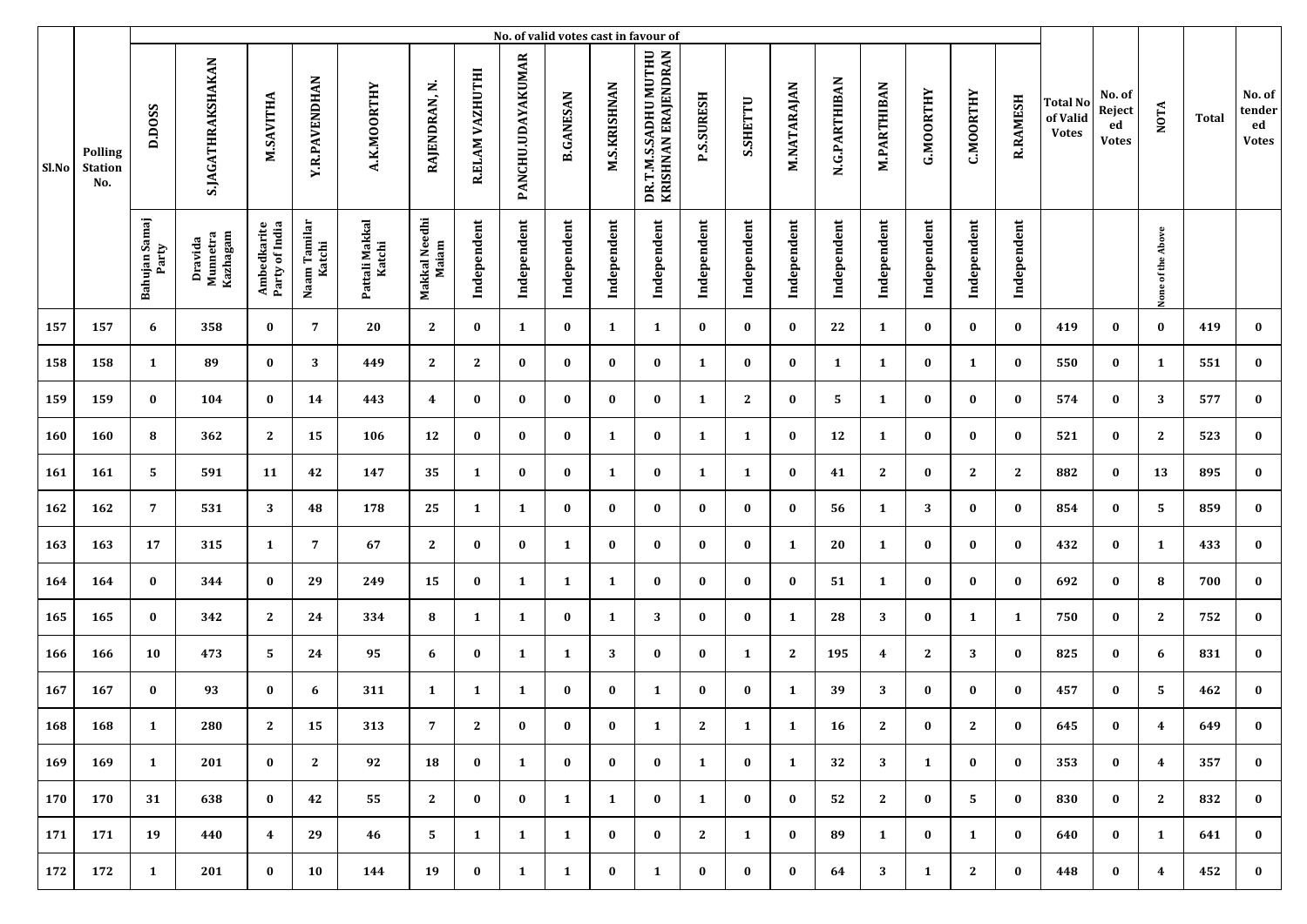|       |                                         |                         |                                 |                               |                        |                          |                        |                 |                   |                  |                     | No. of valid votes cast in favour of        |                   |              |              |               |                    |                  |                  |                 |                                             |                                        |                   |       |                                        |
|-------|-----------------------------------------|-------------------------|---------------------------------|-------------------------------|------------------------|--------------------------|------------------------|-----------------|-------------------|------------------|---------------------|---------------------------------------------|-------------------|--------------|--------------|---------------|--------------------|------------------|------------------|-----------------|---------------------------------------------|----------------------------------------|-------------------|-------|----------------------------------------|
| Sl.No | <b>Polling</b><br><b>Station</b><br>No. | D.DOSS                  | S.JAGATHRAKSHAKAN               | M.SAVITHA                     | <b>Y.R.PAVENDHAN</b>   | A.K.MOORTHY              | RAJENDRAN, N.          | R.ELAM VAZHUTHI | PANCHU.UDAYAKUMAR | <b>B.GANESAN</b> | <b>M.S.KRISHNAN</b> | DR.T.M.S.SADHU MUTHU<br>KRISHNAN ERAJENDRAN | <b>P.S.SURESH</b> | S.SHETTU     | M.NATARAJAN  | N.G.PARTHIBAN | <b>M.PARTHIBAN</b> | <b>G.MOORTHY</b> | <b>C.MOORTHY</b> | <b>R.RAMESH</b> | <b>Total No</b><br>of Valid<br><b>Votes</b> | No. of<br>Reject<br>ed<br><b>Votes</b> | <b>NOTA</b>       | Total | No. of<br>tender<br>ed<br><b>Votes</b> |
|       |                                         | Bahujan Samaj<br>Party  | Kazhagam<br>Dravida<br>Munnetra | Ambedkarite<br>Party of India | Naam Tamilar<br>Katchi | Pattali Makkal<br>Katchi | Makkal Needhi<br>Maiam | Independent     | Independent       | Independent      | Independent         | Independent                                 | Independent       | Independent  | Independent  | Independent   | Independent        | Independent      | Independent      | Independent     |                                             |                                        | None of the Above |       |                                        |
| 173   | 173                                     | $\overline{\mathbf{4}}$ | 427                             | $\mathbf{1}$                  | 38                     | 57                       | 12                     | $\bf{0}$        | $\bf{0}$          | $\bf{0}$         | $\bf{0}$            | $\bf{0}$                                    | $\bf{0}$          | $\bf{0}$     | $\bf{0}$     | 20            | 1                  | 1                | $\mathbf{1}$     | $\bf{0}$        | 562                                         | $\bf{0}$                               | 3                 | 565   | $\bf{0}$                               |
| 174   | 174                                     | 10                      | 564                             | $\bf{0}$                      | 42                     | 55                       | 5                      | $\bf{0}$        | $\bf{0}$          | $\bf{0}$         | $\bf{0}$            | 1                                           | 1                 | $\bf{0}$     | $\bf{0}$     | 11            | $\mathbf{2}$       | $\bf{0}$         | $\bf{0}$         | $\mathbf{1}$    | 692                                         | $\bf{0}$                               | 3                 | 695   | $\bf{0}$                               |
| 175   | 175                                     | 5                       | 326                             | $\mathbf{2}$                  | 31                     | 224                      | 7                      | 1               | 1                 | $\bf{0}$         | $\bf{0}$            | $\bf{0}$                                    | $\bf{0}$          | $\mathbf{2}$ | $\bf{0}$     | 23            | $\mathbf{2}$       | 1                | $\bf{0}$         | $\bf{0}$        | 625                                         | $\bf{0}$                               | 3                 | 628   | $\bf{0}$                               |
| 176   | 176                                     | 1                       | 245                             | $\bf{0}$                      | 7                      | 127                      | 21                     | $\bf{0}$        | $\bf{0}$          | $\bf{0}$         | 1                   | $\bf{0}$                                    | $\bf{0}$          | 1            | 1            | 21            | $\bf{0}$           | $\bf{0}$         | $\bf{0}$         | $\bf{0}$        | 425                                         | $\bf{0}$                               | 3                 | 428   | $\bf{0}$                               |
| 177   | 177                                     | 3                       | 351                             | $\mathbf{2}$                  | 19                     | 174                      | 24                     | 1               | $\mathbf{1}$      | 2                | $\bf{0}$            | 1                                           | 3                 | $\bf{0}$     | $\mathbf{2}$ | 49            | 6                  | 4                | $\mathbf{2}$     | $\bf{0}$        | 644                                         | $\bf{0}$                               | 13                | 657   | $\bf{0}$                               |
| 178   | 178                                     | $\mathbf{2}$            | 471                             | $\mathbf{1}$                  | 44                     | 112                      | 34                     | $\bf{0}$        | 1                 | $\mathbf{1}$     | $\bf{0}$            | $\bf{0}$                                    | $\bf{0}$          | $\bf{0}$     | $\bf{0}$     | 23            | $\bf{0}$           | $\bf{0}$         | $\bf{0}$         | $\bf{0}$        | 689                                         | $\bf{0}$                               | 15                | 704   | $\bf{0}$                               |
| 179   | 179                                     | $\bf{0}$                | 236                             | $\bf{0}$                      | 21                     | 65                       | 18                     | $\bf{0}$        | $\bf{0}$          | $\bf{0}$         | $\bf{0}$            | $\bf{0}$                                    | $\bf{0}$          | $\bf{0}$     | $\bf{0}$     | 16            | 0                  | $\bf{0}$         | $\bf{0}$         | $\bf{0}$        | 356                                         | $\bf{0}$                               | $\mathbf{2}$      | 358   | $\bf{0}$                               |
| 180   | 180                                     | $\mathbf{2}$            | 356                             | $\mathbf{1}$                  | 29                     | 73                       | 23                     | $\bf{0}$        | $\bf{0}$          | $\bf{0}$         | 1                   | $\bf{0}$                                    | $\bf{0}$          | $\bf{0}$     | $\bf{0}$     | 11            | 1                  | -1               | 1                | $\mathbf{1}$    | 500                                         | 0                                      | 4                 | 504   | $\bf{0}$                               |
| 181   | 181                                     | $\overline{\mathbf{4}}$ | 619                             | 7                             | 31                     | 101                      | 5                      | $\bf{0}$        | $\bf{0}$          | 1                | 1                   | $\bf{0}$                                    | $\bf{0}$          | 1            | 1            | 136           | 2                  | 1                | 5                | $\bf{0}$        | 915                                         | $\bf{0}$                               | 2                 | 917   | $\bf{0}$                               |
| 182   | 182                                     | 5                       | 438                             | 3                             | 9                      | 117                      | 7                      | $\bf{0}$        | $\bf{0}$          | $\bf{0}$         | 1                   | $\bf{0}$                                    | $\bf{0}$          | 1            | 3            | 46            | 10                 | 1                | 4                | 1               | 646                                         | $\bf{0}$                               | 3                 | 649   | $\bf{0}$                               |
| 183   | 183                                     | 1                       | 569                             | $\overline{\mathbf{4}}$       | 30                     | 158                      | 34                     | 2               | $\bf{0}$          | $\bf{0}$         | 1                   | 3                                           | $\bf{0}$          | $\bf{0}$     | 1            | 88            | 3                  | $\bf{0}$         | 3                | 1               | 898                                         | $\bf{0}$                               | 10                | 908   | $\bf{0}$                               |
| 184   | 184                                     | 11                      | 400                             | $\bf{0}$                      | 23                     | 102                      | 17                     | $\bf{0}$        | 1                 | $\bf{0}$         | 1                   | 3                                           | $\bf{0}$          | 2            | $\bf{0}$     | 51            | 4                  | $\bf{0}$         | 7                | 1               | 623                                         | $\bf{0}$                               | 7                 | 630   | $\bf{0}$                               |
| 185   | 185                                     | $\bf{0}$                | 414                             | $\overline{4}$                | 3 <sup>7</sup>         | 64                       | 4                      | $\bf{0}$        | $\bf{0}$          | $\mathbf{1}$     | $\bf{0}$            | $\bf{0}$                                    | $\bf{0}$          | $\bf{0}$     | 3            | 36            | 1                  | 1                | 1                | $\bf{0}$        | 532                                         | $\bf{0}$                               | $\overline{4}$    | 536   | $\bf{0}$                               |
| 186   | 186                                     | $\bf{0}$                | 78                              | $\bf{0}$                      | 7                      | 487                      | $\mathbf{1}$           | $\bf{0}$        | $\bf{0}$          | $\bf{0}$         | $\bf{0}$            | $\bf{0}$                                    | $\bf{0}$          | $\mathbf{1}$ | $\bf{0}$     | 2             | $\bf{0}$           | $\bf{0}$         | $\bf{0}$         | $\bf{0}$        | 576                                         | $\bf{0}$                               | 1                 | 577   | $\bf{0}$                               |
| 187   | 187                                     | 23                      | 552                             | 5                             | 72                     | 97                       | 5                      | $\bf{0}$        | $\bf{0}$          | $\mathbf{1}$     | $\bf{0}$            | $\bf{0}$                                    | 2                 | $\mathbf{1}$ | $\bf{0}$     | 68            | 1                  | 2                | $\overline{4}$   | $\mathbf{2}$    | 835                                         | $\bf{0}$                               | 5                 | 840   | $\bf{0}$                               |
| 188   | 188                                     | 33                      | 434                             | 2                             | 30                     | 91                       | 3                      | $\bf{0}$        | $\bf{0}$          | $\bf{0}$         | 3                   | 1                                           | $\mathbf{1}$      | $\mathbf{1}$ | 3            | 57            | $\boldsymbol{4}$   | $\mathbf{2}$     | 10               | $\mathbf{1}$    | 676                                         | $\bf{0}$                               | 8                 | 684   | $\bf{0}$                               |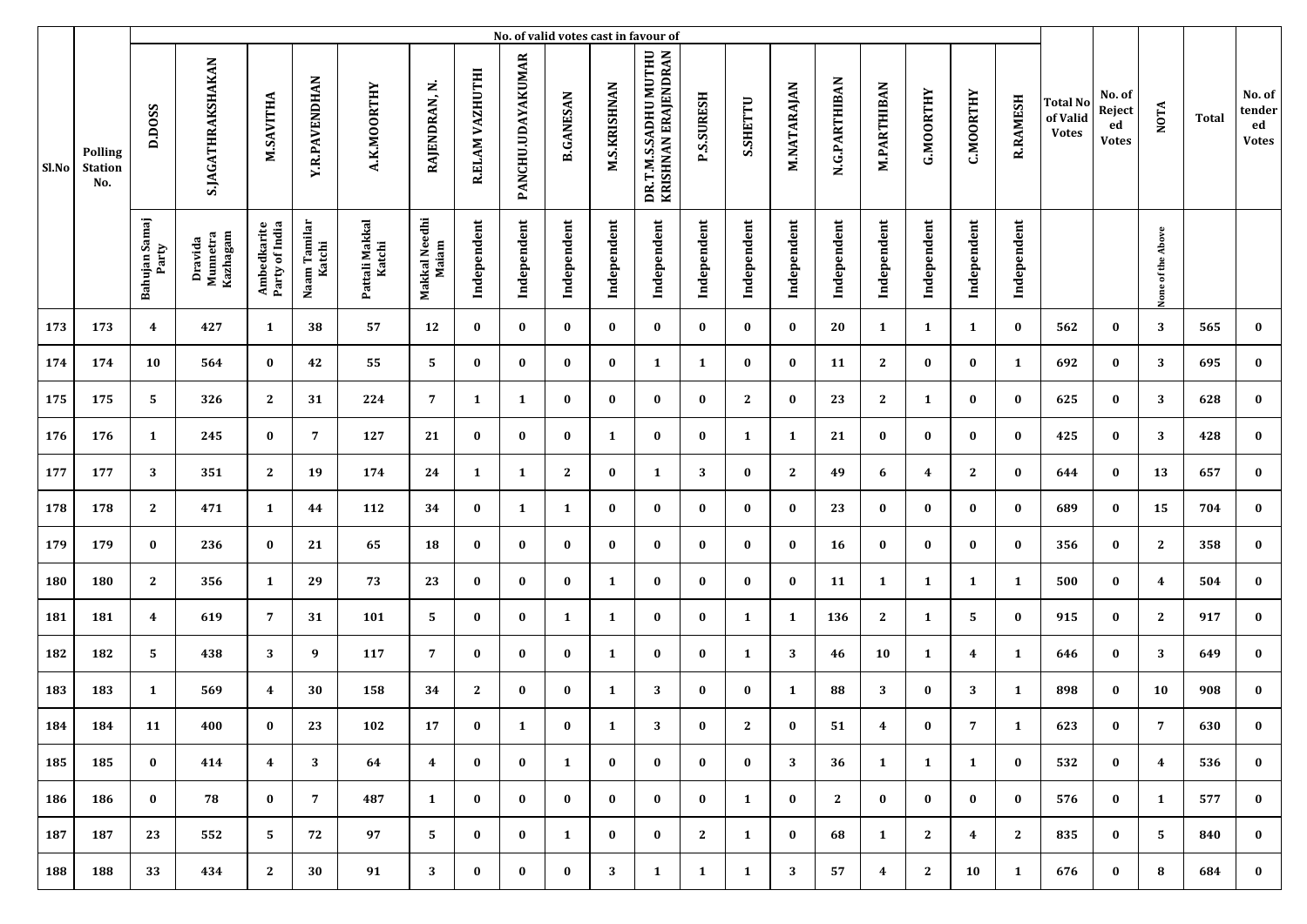|       |                                         | No. of valid votes cast in favour of |                                 |                               |                        |                          |                        |                 |                   |                  |                     |                                             |                   |              |              |               |                    |                  |                  |                 |                                             |                                        |                   |       |                                        |
|-------|-----------------------------------------|--------------------------------------|---------------------------------|-------------------------------|------------------------|--------------------------|------------------------|-----------------|-------------------|------------------|---------------------|---------------------------------------------|-------------------|--------------|--------------|---------------|--------------------|------------------|------------------|-----------------|---------------------------------------------|----------------------------------------|-------------------|-------|----------------------------------------|
| Sl.No | <b>Polling</b><br><b>Station</b><br>No. | D.DOSS                               | S.JAGATHRAKSHAKAN               | M.SAVITHA                     | <b>Y.R.PAVENDHAN</b>   | A.K.MOORTHY              | RAJENDRAN, N.          | R.ELAM VAZHUTHI | PANCHU.UDAYAKUMAR | <b>B.GANESAN</b> | <b>M.S.KRISHNAN</b> | DR.T.M.S.SADHU MUTHU<br>KRISHNAN ERAJENDRAN | <b>P.S.SURESH</b> | S.SHETTU     | M.NATARAJAN  | N.G.PARTHIBAN | <b>M.PARTHIBAN</b> | <b>G.MOORTHY</b> | <b>C.MOORTHY</b> | <b>R.RAMESH</b> | <b>Total No</b><br>of Valid<br><b>Votes</b> | No. of<br>Reject<br>ed<br><b>Votes</b> | <b>NOTA</b>       | Total | No. of<br>tender<br>ed<br><b>Votes</b> |
|       |                                         | Bahujan Samaj<br>Party               | Kazhagam<br>Dravida<br>Munnetra | Ambedkarite<br>Party of India | Naam Tamilar<br>Katchi | Pattali Makkal<br>Katchi | Makkal Needhi<br>Maiam | Independent     | Independent       | Independent      | Independent         | Independent                                 | Independent       | Independent  | Independent  | Independent   | Independent        | Independent      | Independent      | Independent     |                                             |                                        | None of the Above |       |                                        |
| 189   | 189                                     | $\overline{\mathbf{4}}$              | 278                             | $\mathbf{1}$                  | 17                     | 155                      | 12                     | 1               | $\mathbf{2}$      | $\bf{0}$         | $\bf{0}$            | 1                                           | $\mathbf{2}$      | $\mathbf{1}$ | 1            | 19            | 3                  | 1                | 3                | $\bf{0}$        | 501                                         | $\bf{0}$                               | $\overline{4}$    | 505   | $\bf{0}$                               |
| 190   | 190                                     | 1                                    | 339                             | $\overline{\mathbf{4}}$       | 38                     | 180                      | 12                     | 2               | 1                 | 1                | 1                   | $\bf{0}$                                    | 1                 | 1            | $\bf{0}$     | 27            | 0                  | $\bf{0}$         | $\mathbf{2}$     | $\bf{0}$        | 610                                         | $\bf{0}$                               | 13                | 623   | $\bf{0}$                               |
| 191   | 191                                     | 5                                    | 229                             | 1                             | 10                     | 402                      | 4                      | $\bf{0}$        | $\bf{0}$          | $\bf{0}$         | 1                   | 1                                           | 1                 | 3            | $\bf{0}$     | 10            | $\bf{0}$           | 1                | $\bf{0}$         | $\bf{0}$        | 668                                         | $\bf{0}$                               | $\mathbf{2}$      | 670   | $\bf{0}$                               |
| 192   | 192                                     | 31                                   | 744                             | 19                            | 32                     | 76                       | 3                      | $\bf{0}$        | 1                 | 1                | $\bf{0}$            | $\mathbf{2}$                                | $\bf{0}$          | $\bf{0}$     | 2            | 124           | 10                 | 5                | 5                | $\mathbf{2}$    | 1057                                        | $\bf{0}$                               | 6                 | 1063  | $\bf{0}$                               |
| 193   | 193                                     | $\mathbf{2}$                         | 238                             | $\mathbf{2}$                  | 13                     | 359                      | $\mathbf{2}$           | 1               | $\bf{0}$          | $\bf{0}$         | $\bf{0}$            | 1                                           | $\bf{0}$          | $\mathbf{2}$ | $\bf{0}$     | 35            | 1                  | $\bf{0}$         | $\mathbf{2}$     | $\bf{0}$        | 658                                         | $\bf{0}$                               | $\mathbf{2}$      | 660   | $\bf{0}$                               |
| 194   | 194                                     | $\bf{0}$                             | 328                             | $\bf{0}$                      | 12                     | 287                      | 4                      | $\bf{0}$        | $\bf{0}$          | $\bf{0}$         | $\bf{0}$            | $\bf{0}$                                    | $\bf{0}$          | $\bf{0}$     | $\bf{0}$     | 120           | 3                  | $\bf{0}$         | 5                | $\bf{0}$        | 759                                         | $\bf{0}$                               | 11                | 770   | $\bf{0}$                               |
| 195   | 195                                     | $\mathbf{1}$                         | 288                             | $\mathbf{2}$                  | 23                     | 413                      | 6                      | 2               | $\bf{0}$          | $\bf{0}$         | 1                   | 3                                           | 1                 | $\mathbf{1}$ | $\bf{0}$     | 68            | 3                  | 1                | 3                | 1               | 817                                         | $\bf{0}$                               | 5                 | 822   | $\bf{0}$                               |
| 196   | 196                                     | 6                                    | 282                             | 3                             | 22                     | 117                      | $\mathbf{2}$           | $\bf{0}$        | $\bf{0}$          | $\bf{0}$         | 1                   | $\bf{0}$                                    | $\bf{0}$          | $\bf{0}$     | 1            | 37            | 1                  | 1                | $\bf{0}$         | $\bf{0}$        | 473                                         | 0                                      | $\bf{0}$          | 473   | $\bf{0}$                               |
| 197   | 197                                     | 5                                    | 458                             | 6                             | 28                     | 125                      | $\mathbf{2}$           | 2               | $\bf{0}$          | 2                | $\mathbf{1}$        | 2                                           | 1                 | $\mathbf{2}$ | 1            | 56            | 4                  | $\bf{0}$         | 3                | $\bf{0}$        | 698                                         | $\bf{0}$                               | 5                 | 703   | $\bf{0}$                               |
| 198   | 198                                     | $\bf{0}$                             | 112                             | $\bf{0}$                      | 1                      | 31                       | 3                      | $\bf{0}$        | $\bf{0}$          | $\bf{0}$         | $\bf{0}$            | $\bf{0}$                                    | $\bf{0}$          | $\bf{0}$     | 1            | 40            | $\bf{0}$           | $\bf{0}$         | $\bf{0}$         | $\bf{0}$        | 188                                         | $\bf{0}$                               | $\mathbf{2}$      | 190   | $\bf{0}$                               |
| 199   | 199                                     | 53                                   | 482                             | $\overline{\mathbf{4}}$       | 8                      | 84                       | 6                      | $\bf{0}$        | $\mathbf{2}$      | $\bf{0}$         | $\bf{0}$            | $\bf{0}$                                    | $\bf{0}$          | 1            | $\mathbf{2}$ | 42            | 1                  | $\mathbf{2}$     | $\bf{0}$         | $\mathbf{1}$    | 688                                         | $\bf{0}$                               | $\mathbf{2}$      | 690   | $\bf{0}$                               |
| 200   | 200                                     | 10                                   | 345                             | 4                             | 29                     | 273                      | 5                      | 1               | 1                 | 2                | $\bf{0}$            | 3                                           | $\bf{0}$          | $\mathbf{1}$ | 3            | 83            | 3                  | 2                | 2                | $\bf{0}$        | 767                                         | $\bf{0}$                               | 6                 | 773   | $\bf{0}$                               |
| 201   | 201                                     | 3                                    | 308                             | $\overline{4}$                | 25                     | 192                      | 3                      | $\bf{0}$        | $\mathbf{1}$      | 3                | 1                   | 1                                           | $\bf{0}$          | $\mathbf{1}$ | $\bf{0}$     | 110           | $\mathbf{2}$       | $\bf{0}$         | $\bf{0}$         | $\bf{0}$        | 654                                         | $\bf{0}$                               | $\overline{4}$    | 658   | $\bf{0}$                               |
| 202   | 202                                     | 5.                                   | 211                             | 10                            | 16                     | 325                      | $\bf{0}$               | $\bf{0}$        | $\bf{0}$          | $\mathbf{1}$     | 1                   | $\bf{0}$                                    | $\bf{0}$          | $\mathbf{1}$ | $\bf{0}$     | 93            | 1                  | $\bf{0}$         | $\bf{0}$         | $\bf{0}$        | 664                                         | $\bf{0}$                               | 6                 | 670   | $\bf{0}$                               |
| 203   | 203                                     | $\overline{4}$                       | 400                             | 10                            | 35                     | 270                      | 6                      | $\bf{0}$        | $\mathbf{2}$      | 2                | 1                   | $\bf{0}$                                    | $\mathbf{1}$      | $\bf{0}$     | $\bf{0}$     | 22            | 3                  | 1                | 1                | $\bf{0}$        | 758                                         | $\bf{0}$                               | 6                 | 764   | $\bf{0}$                               |
| 204   | 204                                     | 27                                   | 273                             | $\mathbf{1}$                  | 13                     | 305                      | $\mathbf{2}$           | $\mathbf{1}$    | $\bf{0}$          | $\mathbf{1}$     | $\mathbf{1}$        | $\bf{0}$                                    | $\mathbf{1}$      | $\mathbf{2}$ | $\bf{0}$     | 28            | $\mathbf{2}$       | $\mathbf{1}$     | $\mathbf{1}$     | $\bf{0}$        | 659                                         | $\bf{0}$                               | $7\overline{ }$   | 666   | $\bf{0}$                               |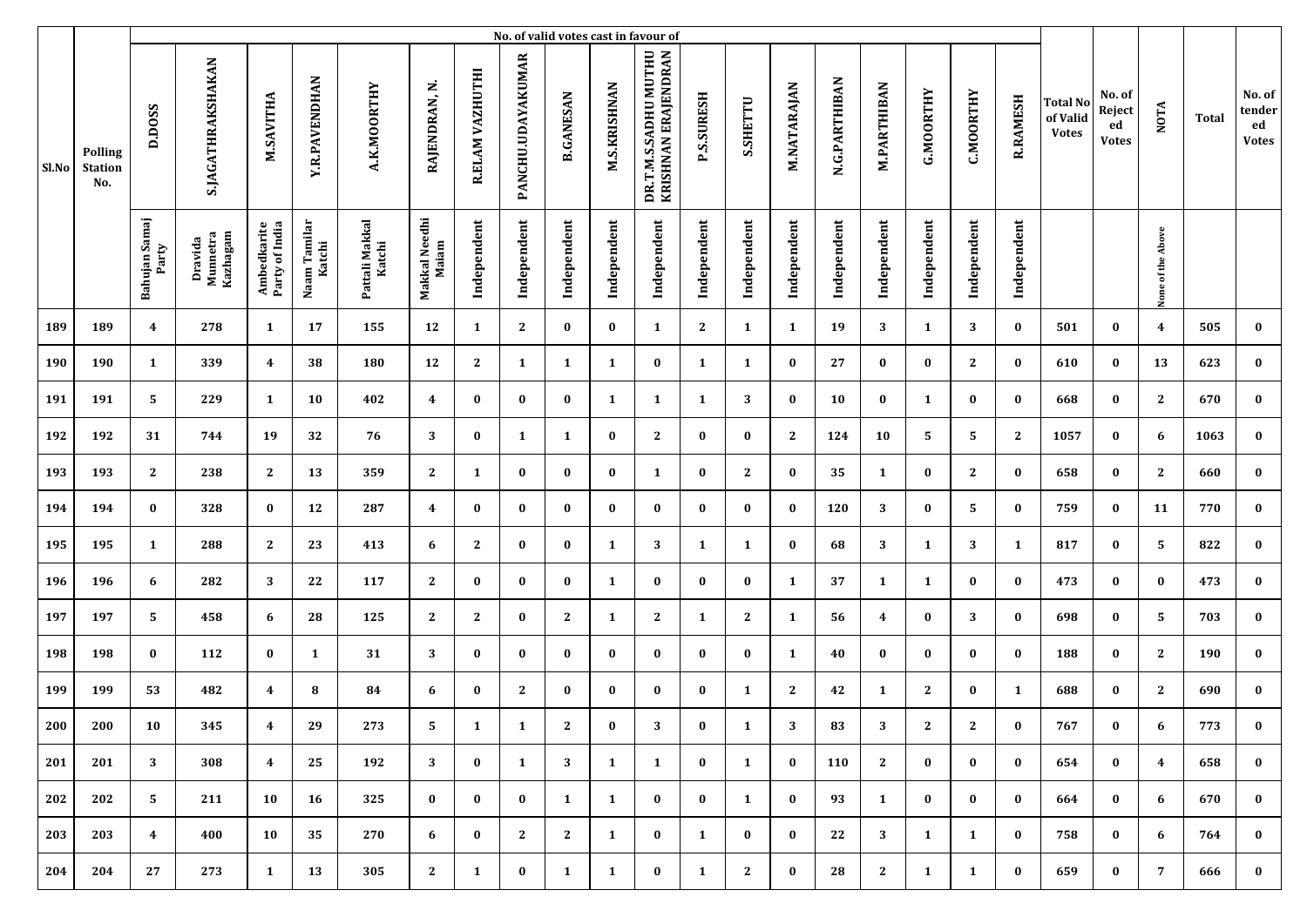|       | No. of valid votes cast in favour of    |                        |                                 |                               |                        |                          |                        |                 |                   |                  |                     |                                             |                   |              |             |               |                    |                  |                  |                 |                                             |                                        |                   |              |                                        |
|-------|-----------------------------------------|------------------------|---------------------------------|-------------------------------|------------------------|--------------------------|------------------------|-----------------|-------------------|------------------|---------------------|---------------------------------------------|-------------------|--------------|-------------|---------------|--------------------|------------------|------------------|-----------------|---------------------------------------------|----------------------------------------|-------------------|--------------|----------------------------------------|
| Sl.No | <b>Polling</b><br><b>Station</b><br>No. | D.DOSS                 | <b>S.JAGATHRAKSHAKAN</b>        | M.SAVITHA                     | <b>Y.R.PAVENDHAN</b>   | A.K.MOORTHY              | RAJENDRAN, N           | R.ELAM VAZHUTHI | PANCHU.UDAYAKUMAR | <b>B.GANESAN</b> | <b>M.S.KRISHNAN</b> | DR.T.M.S.SADHU MUTHU<br>KRISHNAN ERAJENDRAN | <b>P.S.SURESH</b> | S.SHETTU     | M.NATARAJAN | N.G.PARTHIBAN | <b>M.PARTHIBAN</b> | <b>G.MOORTHY</b> | <b>C.MOORTHY</b> | <b>R.RAMESH</b> | <b>Total No</b><br>of Valid<br><b>Votes</b> | No. of<br>Reject<br>ed<br><b>Votes</b> | <b>NOTA</b>       | <b>Total</b> | No. of<br>tender<br>ed<br><b>Votes</b> |
|       |                                         | Bahujan Samaj<br>Party | Dravida<br>Munnetra<br>Kazhagam | Ambedkarite<br>Party of India | Naam Tamilar<br>Katchi | Pattali Makkal<br>Katchi | Makkal Needhi<br>Maiam | Independent     | Independent       | Independent      | Independent         | Independent                                 | Independent       | Independent  | Independent | Independent   | Independent        | Independent      | Independent      | Independent     |                                             |                                        | None of the Above |              |                                        |
| 205   | 205                                     | 3                      | 238                             | $\mathbf{2}$                  | 5                      | 347                      | 11                     | $\bf{0}$        | $\bf{0}$          | 3                | $\bf{0}$            | $\bf{0}$                                    | $\mathbf{2}$      | 1            | $\bf{0}$    | 33            | 4                  | $\bf{0}$         | $\mathbf{1}$     | $\bf{0}$        | 650                                         | $\bf{0}$                               | 3                 | 653          | $\bf{0}$                               |
| 206   | 206                                     | 10                     | 268                             | $\mathbf{1}$                  | 22                     | 366                      | 3                      | $\bf{0}$        | 1                 | 2                | $\bf{0}$            | 1                                           | 1                 | $\bf{0}$     | 1           | 15            | 1                  | $\bf{0}$         | $\bf{0}$         | $\bf{0}$        | 692                                         | $\bf{0}$                               | 6                 | 698          | $\bf{0}$                               |
| 207   | 207                                     | 3                      | 357                             | $\mathbf{1}$                  | 18                     | 319                      | 6                      | $\bf{0}$        | $\bf{0}$          | $\bf{0}$         | $\bf{0}$            | $\bf{0}$                                    | $\mathbf{2}$      | $\mathbf{2}$ | 1           | 22            | $\bf{0}$           | 1                | 6                | $\mathbf{1}$    | 739                                         | $\bf{0}$                               | $\mathbf{2}$      | 741          | $\bf{0}$                               |
| 208   | 208                                     | 11                     | 517                             | $\mathbf{2}$                  | 30                     | 176                      | 5                      | $\bf{0}$        | $\bf{0}$          | 1                | $\bf{0}$            | 1                                           | 1                 | $\bf{0}$     | $\bf{0}$    | 46            | 3                  | $\mathbf{2}$     | 3                | $\bf{0}$        | 798                                         | $\bf{0}$                               | 4                 | 802          | $\bf{0}$                               |
| 209   | 209                                     | 3                      | 499                             | $\overline{4}$                | 29                     | 246                      | 11                     | $\bf{0}$        | 1                 | $\bf{0}$         | 3                   | $\bf{0}$                                    | $\bf{0}$          | $\mathbf{2}$ | $\bf{0}$    | 74            | 3                  | $\bf{0}$         | 4                | $\bf{0}$        | 879                                         | $\bf{0}$                               | $\bf{0}$          | 879          | $\bf{0}$                               |
| 210   | 210                                     | 3                      | 272                             | $\mathbf{2}$                  | 19                     | 123                      | 3                      | $\bf{0}$        | $\bf{0}$          | $\mathbf{1}$     | $\bf{0}$            | 1                                           | 1                 | $\mathbf{1}$ | 1           | 57            | $\bf{0}$           | $\mathbf{2}$     | $\mathbf{2}$     | $\bf{0}$        | 488                                         | $\bf{0}$                               | $\overline{7}$    | 495          | $\bf{0}$                               |
| 211   | 211                                     | 17                     | 425                             | $\mathbf{1}$                  | 14                     | 71                       | $\mathbf{2}$           | $\bf{0}$        | $\bf{0}$          | $\bf{0}$         | 1                   | $\bf{0}$                                    | $\bf{0}$          | $\bf{0}$     | 2           | 76            | $\bf{0}$           | 1                | $\mathbf{1}$     | $\bf{0}$        | 611                                         | $\bf{0}$                               | 1                 | 612          | $\bf{0}$                               |
| 212   | 212                                     | $\mathbf{2}$           | 347                             | $\mathbf{2}$                  | 10                     | 47                       | $\mathbf{2}$           | $\bf{0}$        | 1                 | 1                | $\bf{0}$            | $\bf{0}$                                    | $\mathbf{1}$      | $\bf{0}$     | $\bf{0}$    | 21            | 0                  | $\bf{0}$         | 1                | $\bf{0}$        | 435                                         | $\bf{0}$                               | 5                 | 440          | $\bf{0}$                               |
| 213   | 213                                     | 5                      | 480                             | $\mathbf{2}$                  | 15                     | 65                       | 11                     | 1               | $\bf{0}$          | $\bf{0}$         | 1                   | $\bf{0}$                                    | $\bf{0}$          | $\bf{0}$     | 1           | 49            | 1                  | 0                | $\mathbf{1}$     | $\bf{0}$        | 632                                         | $\bf{0}$                               | 6                 | 638          | $\bf{0}$                               |
| 214   | 214                                     | 3                      | 283                             | 1                             | 13                     | 578                      | 6                      | $\bf{0}$        | $\bf{0}$          | 1                | 1                   | $\bf{0}$                                    | $\mathbf{2}$      | $\bf{0}$     | 1           | 28            | 6                  | $\bf{0}$         | 4                | 1               | 928                                         | $\bf{0}$                               | $\overline{7}$    | 935          | $\bf{0}$                               |
| 215   | 215                                     | $\bf{0}$               | 353                             | $\mathbf{2}$                  | 6                      | 326                      | 6                      | $\bf{0}$        | $\bf{0}$          | 1                | $\boldsymbol{2}$    | $\mathbf{2}$                                | 3                 | 1            | $\bf{0}$    | 33            | $\mathbf{2}$       | 1                | 1                | $\bf{0}$        | 739                                         | $\bf{0}$                               | 1                 | 740          | $\bf{0}$                               |
| 216   | 216                                     | $\overline{4}$         | 195                             | 2                             | 7                      | 60                       | 1                      | $\bf{0}$        | $\bf{0}$          | $\bf{0}$         | $\bf{0}$            | 1                                           | 1                 | $\bf{0}$     | $\bf{0}$    | 120           | 7                  | $\bf{0}$         | 2                | $\bf{0}$        | 400                                         | $\bf{0}$                               | 1                 | 401          | $\bf{0}$                               |
| 217   | 217                                     | $\bf{0}$               | 330                             | $\mathbf{1}$                  | 10                     | 507                      | 3                      | $\bf{0}$        | $\bf{0}$          | $\bf{0}$         | $\bf{0}$            | $\bf{0}$                                    | $\bf{0}$          | $\bf{0}$     | $\bf{0}$    | 12            | 0                  | $\bf{0}$         | 3                | $\bf{0}$        | 866                                         | $\bf{0}$                               | 5                 | 871          | $\bf{0}$                               |
| 218   | 218                                     | 3                      | 170                             | $\bf{0}$                      | 8                      | 97                       | $7^{\circ}$            | $\bf{0}$        | $\bf{0}$          | $\bf{0}$         | $\bf{0}$            | $\bf{0}$                                    | $\bf{0}$          | $\bf{0}$     | $\bf{0}$    | 1             | $\bf{0}$           | 1                | $\bf{0}$         | $\bf{0}$        | 287                                         | $\bf{0}$                               | 1                 | 288          | $\bf{0}$                               |
| 219   | 219                                     | $\mathbf{1}$           | 267                             | 3                             | $\mathbf{1}$           | 484                      | 5                      | $\bf{0}$        | $\bf{0}$          | 3                | $\bf{0}$            | $\bf{0}$                                    | $\bf{0}$          | $\mathbf{2}$ | 1           | 19            | 3                  | $\bf{0}$         | $\mathbf{2}$     | $\bf{0}$        | 791                                         | $\bf{0}$                               | $\mathbf{2}$      | 793          | $\bf{0}$                               |
| 220   | 220                                     | 17                     | 368                             | $\mathbf{1}$                  | 11                     | 224                      | $\mathbf{2}$           | $\bf{0}$        | $\bf{0}$          | $\bf{0}$         | $\bf{0}$            | $\bf{0}$                                    | $\bf{0}$          | $\bf{0}$     | $\bf{0}$    | 8             | $\bf{0}$           | $\bf{0}$         | $\bf{0}$         | $\bf{0}$        | 631                                         | $\bf{0}$                               | 1                 | 632          | $\bf{0}$                               |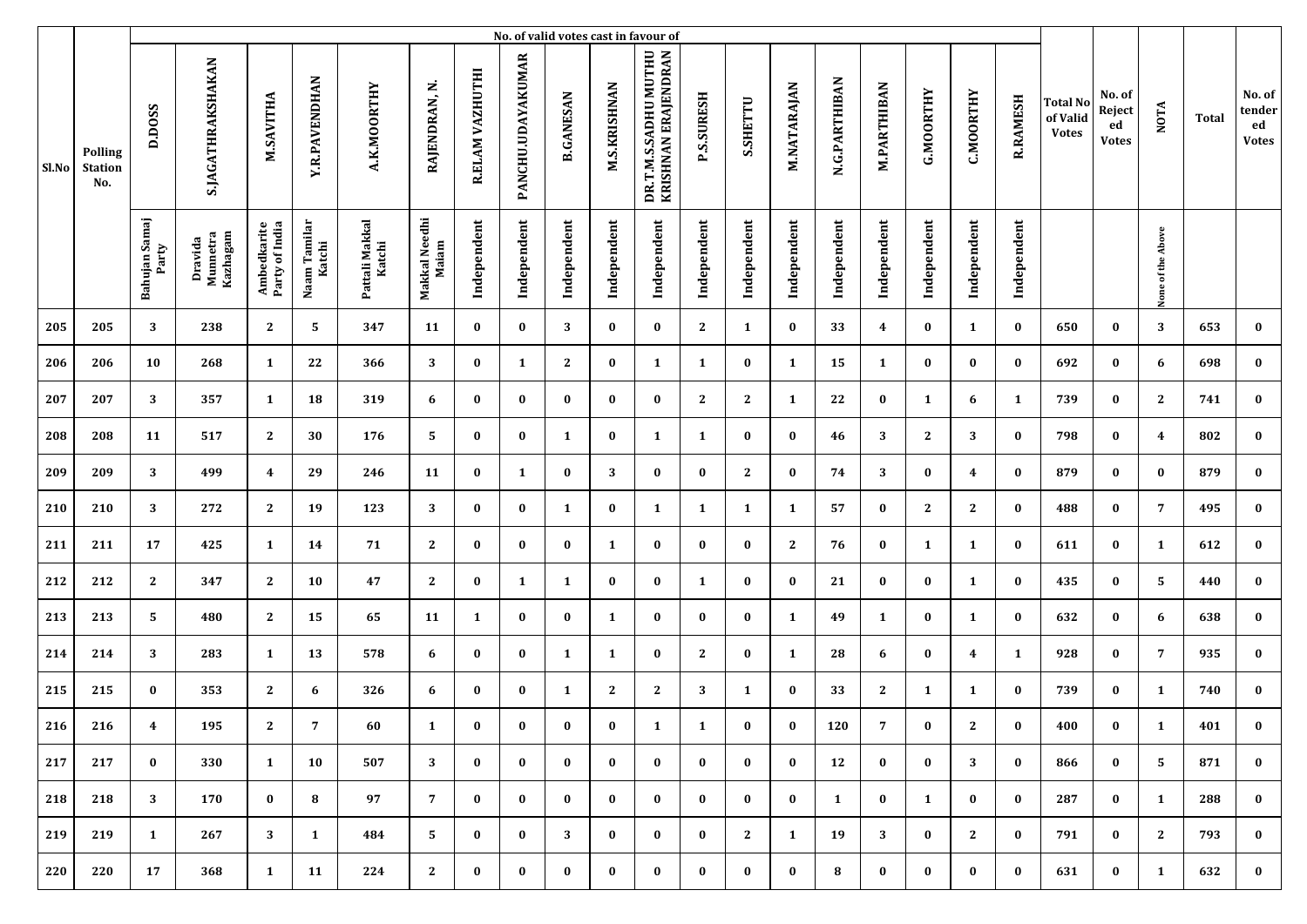|       | No. of valid votes cast in favour of |                         |                                 |                               |                        |                          |                        |                 |                   |                  |                     |                                             |                         |              |              |               |                    |                  |                  |                 |                                      |                                        |                   |       |                                        |
|-------|--------------------------------------|-------------------------|---------------------------------|-------------------------------|------------------------|--------------------------|------------------------|-----------------|-------------------|------------------|---------------------|---------------------------------------------|-------------------------|--------------|--------------|---------------|--------------------|------------------|------------------|-----------------|--------------------------------------|----------------------------------------|-------------------|-------|----------------------------------------|
| Sl.No | Polling<br><b>Station</b><br>No.     | D.DOSS                  | <b>S.JAGATHRAKSHAKAN</b>        | M.SAVITHA                     | <b>Y.R.PAVENDHAN</b>   | A.K.MOORTHY              | RAJENDRAN, N.          | R.ELAM VAZHUTHI | PANCHU.UDAYAKUMAR | <b>B.GANESAN</b> | <b>M.S.KRISHNAN</b> | DR.T.M.S.SADHU MUTHU<br>KRISHNAN ERAJENDRAN | <b>P.S.SURESH</b>       | S.SHETTU     | M.NATARAJAN  | N.G.PARTHIBAN | <b>M.PARTHIBAN</b> | <b>G.MOORTHY</b> | <b>C.MOORTHY</b> | <b>R.RAMESH</b> | Total No<br>of Valid<br><b>Votes</b> | No. of<br>Reject<br>ed<br><b>Votes</b> | <b>NOTA</b>       | Total | No. of<br>tender<br>ed<br><b>Votes</b> |
|       |                                      | Bahujan Samaj<br>Party  | Kazhagam<br>Dravida<br>Munnetra | Ambedkarite<br>Party of India | Naam Tamilar<br>Katchi | Pattali Makkal<br>Katchi | Makkal Needhi<br>Maiam | Independent     | Independent       | Independent      | Independent         | Independent                                 | Independent             | Independent  | Independent  | Independent   | Independent        | Independent      | Independent      | Independent     |                                      |                                        | None of the Above |       |                                        |
| 221   | 221                                  | $\mathbf{1}$            | 293                             | $\mathbf{1}$                  | 6                      | 430                      | $\mathbf{1}$           | $\bf{0}$        | $\bf{0}$          | $\mathbf{2}$     | $\bf{0}$            | $\mathbf{1}$                                | $\bf{0}$                | $\mathbf{2}$ | $\bf{0}$     | 16            | $\bf{0}$           | $\mathbf{2}$     | $\mathbf{1}$     | $\bf{0}$        | 756                                  | $\bf{0}$                               | $\boldsymbol{4}$  | 760   | $\bf{0}$                               |
| 222   | 222                                  | $\bf{0}$                | 322                             | $\mathbf{1}$                  | 4                      | 454                      | 5                      | $\bf{0}$        | $\bf{0}$          | $\bf{0}$         | $\bf{0}$            | $\bf{0}$                                    | 3                       | 1            | 1            | 22            | $\mathbf{1}$       | $\mathbf{2}$     | $\boldsymbol{4}$ | $\bf{0}$        | 820                                  | $\bf{0}$                               | 5                 | 825   | $\bf{0}$                               |
| 223   | 223                                  | 1                       | 388                             | $\mathbf{2}$                  | 18                     | 211                      | 8                      | 1               | $\mathbf{1}$      | 3                | $\bf{0}$            | $\bf{0}$                                    | 1                       | $\mathbf{2}$ | $\mathbf{2}$ | 57            | $\mathbf{2}$       | 2                | 5                | $\bf{0}$        | 704                                  | $\bf{0}$                               | 8                 | 712   | $\bf{0}$                               |
| 224   | 224                                  | 1                       | 372                             | $\mathbf{2}$                  | 12                     | 231                      | 8                      | $\bf{0}$        | $\bf{0}$          | $\bf{0}$         | $\bf{0}$            | 1                                           | $\bf{0}$                | $\bf{0}$     | 1            | 53            | 2                  | 1                | $\bf{0}$         | $\mathbf{1}$    | 685                                  | $\bf{0}$                               | $\overline{4}$    | 689   | $\bf{0}$                               |
| 225   | 225                                  | $\overline{7}$          | 467                             | $\mathbf{2}$                  | 16                     | 52                       | 1                      | $\bf{0}$        | $\bf{0}$          | 3                | 1                   | $\bf{0}$                                    | $\bf{0}$                | $\bf{0}$     | 1            | 34            | $\overline{7}$     | 1                | 3                | $\mathbf{1}$    | 596                                  | $\bf{0}$                               | $\mathbf{2}$      | 598   | $\bf{0}$                               |
| 226   | 226                                  | 3                       | 476                             | 3                             | ${\bf 22}$             | 73                       | 4                      | $\bf{0}$        | 1                 | $\bf{0}$         | $\bf{0}$            | $\bf{0}$                                    | $\mathbf{1}$            | 4            | 1            | 37            | $\mathbf{2}$       | 1                | 4                | $\bf{0}$        | 632                                  | $\bf{0}$                               | $\mathbf{2}$      | 634   | $\pmb{0}$                              |
| 227   | 227                                  | 5                       | 478                             | $\mathbf{2}$                  | 30                     | 104                      | 3                      | $\bf{0}$        | $\bf{0}$          | $\bf{0}$         | $\bf{0}$            | $\mathbf{1}$                                | $\mathbf{1}$            | $\bf{0}$     | 1            | 53            | $\mathbf{1}$       | 3                | $\boldsymbol{4}$ | $\bf{0}$        | 686                                  | $\bf{0}$                               | 10                | 696   | $\bf{0}$                               |
| 228   | 228                                  | $\bf{0}$                | 453                             | 5                             | 18                     | 142                      | 14                     | 1               | 1                 | $\bf{0}$         | 1                   | 1                                           | $\bf{0}$                | 1            | 1            | 83            | 4                  | $\bf{0}$         | 6                | $\bf{0}$        | 731                                  | $\bf{0}$                               | 15                | 746   | $\bf{0}$                               |
| 229   | 229                                  | $\overline{\mathbf{4}}$ | 337                             | $\bf{0}$                      | 18                     | 570                      | 6                      | $\bf{0}$        | $\mathbf{2}$      | $\bf{0}$         | $\bf{0}$            | 1                                           | $\overline{\mathbf{4}}$ | $\bf{0}$     | $\bf{0}$     | 6             | $\mathbf{2}$       | $\mathbf{2}$     | 6                | $\mathbf{2}$    | 960                                  | 0                                      | 6                 | 966   | $\bf{0}$                               |
| 230   | 230                                  | 39                      | 590                             | $\boldsymbol{4}$              | 30                     | 120                      | $\mathbf{2}$           | 1               | $\mathbf{1}$      | 3                | $\mathbf{2}$        | 1                                           | $\bf{0}$                | $\bf{0}$     | 3            | 72            | 4                  | 1                | 4                | $\mathbf{1}$    | 878                                  | $\bf{0}$                               | $\overline{7}$    | 885   | $\bf{0}$                               |
| 231   | 231                                  | 22                      | 782                             | $\overline{\mathbf{4}}$       | 17                     | 124                      | 5                      | $\mathbf{0}$    | $\bf{0}$          | $\mathbf{2}$     | $\mathbf{2}$        | 1                                           | 2                       | $\mathbf{2}$ | 1            | 55            | 1                  | 3                | 14               | 3               | 1040                                 | $\bf{0}$                               | 6                 | 1046  | $\bf{0}$                               |
| 232   | 232                                  | 1                       | 429                             | 5                             | 13                     | 133                      | 22                     | $\bf{0}$        | 1                 | 1                | $\mathbf{2}$        | 1                                           | $\bf{0}$                | $\mathbf{2}$ | 1            | 84            | $\mathbf{2}$       | $\mathbf{2}$     | 4                | $\mathbf{1}$    | 704                                  | $\bf{0}$                               | 23                | 727   | $\bf{0}$                               |
| 233   | 233                                  | 3                       | 256                             | $\bf{0}$                      | 29                     | 430                      | $\overline{7}$         | $\bf{0}$        | 1                 | $\bf{0}$         | $\bf{0}$            | $\bf{0}$                                    | $\mathbf{1}$            | $\bf{0}$     | $\bf{0}$     | 43            | $\mathbf{2}$       | 1                | $\mathbf{2}$     | 1               | 776                                  | 0                                      | 6                 | 782   | $\bf{0}$                               |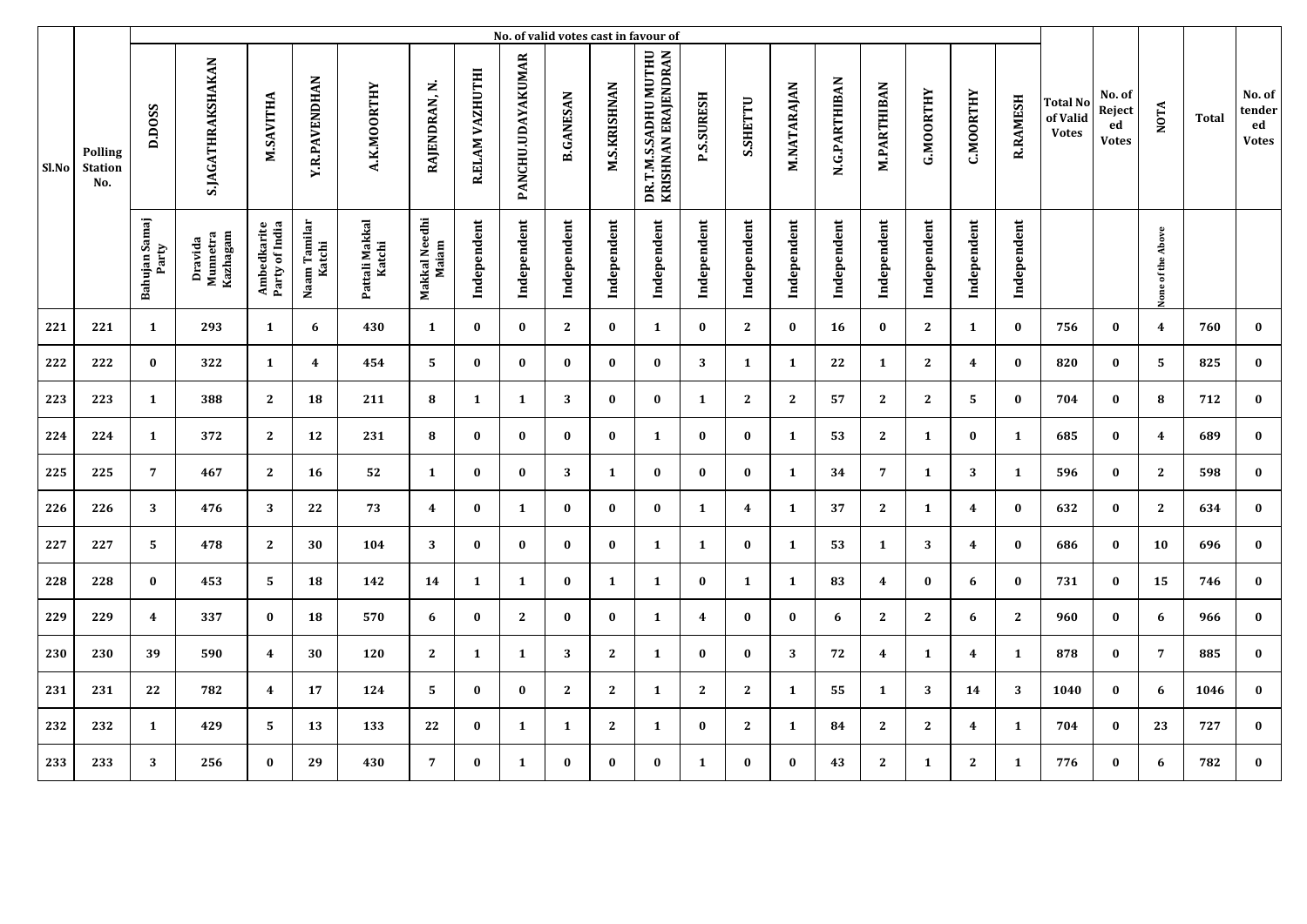|       |                                         | No. of valid votes cast in favour of |                                |                               |                        |                          |                        |                 |                          |                  |                     |                                             |                   |                 |             |               |                    |                  |                  |                 |                                             |                                        |                   |       |                                        |
|-------|-----------------------------------------|--------------------------------------|--------------------------------|-------------------------------|------------------------|--------------------------|------------------------|-----------------|--------------------------|------------------|---------------------|---------------------------------------------|-------------------|-----------------|-------------|---------------|--------------------|------------------|------------------|-----------------|---------------------------------------------|----------------------------------------|-------------------|-------|----------------------------------------|
| Sl.No | <b>Polling</b><br><b>Station</b><br>No. | D.DOSS                               | <b>S.JAGATHRAKSHAKAN</b>       | M.SAVITHA                     | <b>Y.R.PAVENDHAN</b>   | A.K.MOORTHY              | RAJENDRAN, N.          | R.ELAM VAZHUTHI | <b>PANCHU.UDAYAKUMAR</b> | <b>B.GANESAN</b> | <b>M.S.KRISHNAN</b> | KRISHNAN ERAJENDRAN<br>DR.T.M.S.SADHU MUTHU | <b>P.S.SURESH</b> | <b>S.SHETTU</b> | M.NATARAJAN | N.G.PARTHIBAN | <b>M.PARTHIBAN</b> | <b>G.MOORTHY</b> | <b>C.MOORTHY</b> | <b>R.RAMESH</b> | <b>Total No</b><br>of Valid<br><b>Votes</b> | No. of<br>Reject<br>ed<br><b>Votes</b> | <b>NOTA</b>       | Total | No. of<br>tender<br>ed<br><b>Votes</b> |
|       |                                         | Bahujan Samaj<br>Party               | Dravida<br>Mumetra<br>Kazhagam | Ambedkarite<br>Party of India | Naam Tamilar<br>Katchi | Pattali Makkal<br>Katchi | Makkal Needhi<br>Maiam | Independent     | Independent              | Independent      | Independent         | Independent                                 | Independent       | Independent     | Independent | Independent   | Independent        | Independent      | Independent      | Independent     |                                             |                                        | None of the Above |       |                                        |
| 234   | 234                                     | $\mathbf{1}$                         | 249                            | $\mathbf{2}$                  | 6                      | 147                      | 12                     | $\bf{0}$        | $\bf{0}$                 | $\bf{0}$         | $\bf{0}$            | 1                                           | $\bf{0}$          | 1               | $\bf{0}$    | 39            | 3                  | $\bf{0}$         | $\mathbf{2}$     | $\bf{0}$        | 463                                         | $\bf{0}$                               | 4                 | 467   | $\bf{0}$                               |
| 235   | 235                                     | $\mathbf{1}$                         | 398                            | 3                             | 13                     | 146                      | 21                     | $\bf{0}$        | $\bf{0}$                 | $\bf{0}$         | $\bf{0}$            | $\bf{0}$                                    | 1                 | $\bf{0}$        | 1           | 53            | $\mathbf{2}$       | 1                | 1                | $\bf{0}$        | 641                                         | $\bf{0}$                               | 12                | 653   | $\bf{0}$                               |
| 236   | 236                                     | $\bf{0}$                             | 123                            | $\bf{0}$                      | 7                      | 213                      | 16                     | $\bf{0}$        | $\bf{0}$                 | $\bf{0}$         | 1                   | $\bf{0}$                                    | $\mathbf{1}$      | $\mathbf{1}$    | $\bf{0}$    | 18            | 0                  | $\bf{0}$         | $\bf{0}$         | $\bf{0}$        | 380                                         | 0                                      | $\bf{0}$          | 380   | $\bf{0}$                               |
| 237   | 237                                     | $\mathbf{2}$                         | 191                            | $\mathbf{1}$                  | 3                      | 330                      | $\mathbf{2}$           | 1               | $\bf{0}$                 | $\bf{0}$         | 0                   | 1                                           | $\bf{0}$          | $\bf{0}$        | $\bf{0}$    | 33            | $\bf{0}$           | $\bf{0}$         | $\bf{0}$         | $\bf{0}$        | 564                                         | $\bf{0}$                               | 3                 | 567   | $\bf{0}$                               |
| 238   | 238                                     | 3                                    | 471                            | 5                             | 25                     | 410                      | 11                     | 1               | 1                        | $\bf{0}$         | $\bf{0}$            | 0                                           | 1                 | $\mathbf{2}$    | 1           | 43            | 3                  | 1                | 4                | $\bf{0}$        | 982                                         | $\bf{0}$                               | 8                 | 990   | $\bf{0}$                               |
| 239   | 239                                     | $\mathbf{2}$                         | 284                            | 3                             | 6                      | 217                      | 3                      | 1               | $\bf{0}$                 | $\bf{0}$         | $\bf{0}$            | 0                                           | $\bf{0}$          | $\bf{0}$        | 1           | 17            | 0                  | 1                | 1                | $\bf{0}$        | 536                                         | 0                                      | $\mathbf{2}$      | 538   | $\bf{0}$                               |
| 240   | 240                                     | $\mathbf{1}$                         | 281                            | $\mathbf{1}$                  | 10                     | 219                      | 3                      | $\bf{0}$        | $\bf{0}$                 | $\bf{0}$         | $\bf{0}$            | $\bf{0}$                                    | 1                 | $\bf{0}$        | $\bf{0}$    | 8             | 4                  | $\mathbf{2}$     | $\mathbf{2}$     | $\bf{0}$        | 532                                         | $\bf{0}$                               | 3                 | 535   | $\bf{0}$                               |
| 241   | 241                                     | $\bf{0}$                             | 212                            | $\mathbf{2}$                  | 13                     | 258                      | 12                     | $\bf{0}$        | $\bf{0}$                 | $\bf{0}$         | $\bf{0}$            | 0                                           | $\mathbf{2}$      | $\bf{0}$        | 1           | 24            | $\bf{0}$           | $\bf{0}$         | 1                | $\bf{0}$        | 525                                         | $\bf{0}$                               | 5                 | 530   | $\bf{0}$                               |
| 242   | 242                                     | 26                                   | 704                            | 3                             | 28                     | 89                       | $\mathbf{2}$           | 1               | $\bf{0}$                 | 1                | $\bf{0}$            | 1                                           | $\bf{0}$          | 1               | $\bf{0}$    | 77            | $\bf{0}$           | $\mathbf{2}$     | 1                | $\bf{0}$        | 936                                         | $\bf{0}$                               | 8                 | 944   | $\bf{0}$                               |
| 243   | 243                                     | $\mathbf{2}$                         | 273                            | $\mathbf{2}$                  | 10                     | 225                      | 10                     | $\bf{0}$        | $\bf{0}$                 | 1                | $\bf{0}$            | 1                                           | $\bf{0}$          | 1               | $\bf{0}$    | 112           | 1                  | 1                | 4                | $\bf{0}$        | 643                                         | $\bf{0}$                               | 2                 | 645   | $\bf{0}$                               |
| 244   | 244                                     | 65                                   | 427                            | 3                             | 13                     | 96                       | 1                      | $\bf{0}$        | 1                        | 1                | $\bf{0}$            | 0                                           | $\bf{0}$          | $\bf{0}$        | 2           | 37            | $\mathbf{2}$       | 4                | 1                | $\bf{0}$        | 653                                         | $\bf{0}$                               | 4                 | 657   | $\bf{0}$                               |
| 245   | 245                                     | $\bf{0}$                             | 340                            | $\mathbf{2}$                  | 11                     | 19                       | 4                      | $\bf{0}$        | $\bf{0}$                 | 1                | $\bf{U}$            | $\bf{0}$                                    | $\bf{0}$          | $\bf{0}$        | $\bf{0}$    | 47            | $\bf{U}$           | $\bf{0}$         | $\bf{0}$         | $\bf{0}$        | 424                                         | $\bf{0}$                               | 2                 | 426   | $\bf{0}$                               |
| 246   | 246                                     | 31                                   | 281                            | 2                             | 16                     | 342                      | 8                      | 1               | $\bf{0}$                 | $\bf{0}$         | $\mathbf{2}$        | $\bf{0}$                                    | $\bf{0}$          | $\bf{0}$        | 3           | 59            | 3                  | 1                | $\mathbf{2}$     | $\bf{0}$        | 751                                         | $\bf{0}$                               | 1                 | 752   | $\bf{0}$                               |
| 247   | 247                                     | 13                                   | 515                            | 3                             | 41                     | 111                      | 6                      | $\bf{0}$        | $\bf{0}$                 | $\bf{0}$         | $\mathbf{2}$        | 1                                           | $\bf{0}$          | $\mathbf{1}$    | 1           | 59            | $\mathbf{2}$       | 1                | 1                | $\bf{0}$        | 757                                         | $\bf{0}$                               | 3                 | 760   | $\bf{0}$                               |
| 248   | 248                                     | 8                                    | 449                            | $\mathbf{1}$                  | 10                     | 288                      | 20                     | $\mathbf{1}$    | $\bf{0}$                 | $\bf{0}$         | $\mathbf{1}$        | 1                                           | 3                 | 3               | $\bf{0}$    | 34            | 6                  | 1                | $\bf{0}$         | $\mathbf{1}$    | 827                                         | $\bf{0}$                               | $5^{\circ}$       | 832   | $\bf{0}$                               |